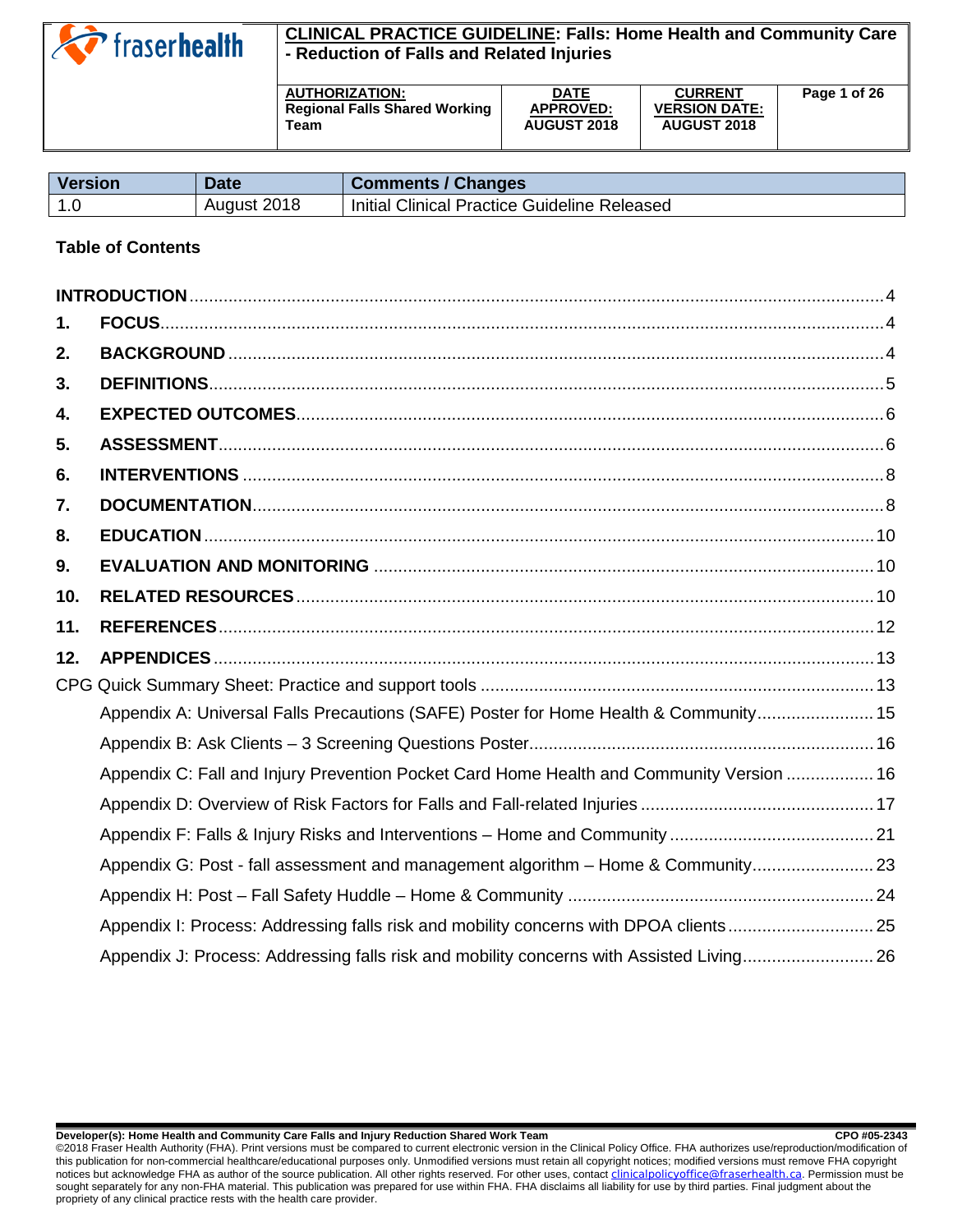**The Home Health Falls and Injury Reduction page has been created as a central site for falls and injury reduction practice resources can be accessed from: [Home Health Falls & Injury Reduction](http://fhpulse/clinical_programs/home_health/resources/education/Pages/FallsInjuryReduction.aspx)**

The following list includes examples of resources that can be found on the Home Health Falls & Injury Reduction website:

### **Facilitators Resources**

- Home Health PowerPoint Slide Deck (editable version)
- Regional Falls & Injury Prevention Education Resources including video clips

# **Practice resources in Patient Education Catalogue (PDF or Printshop order)**

- Home Activity Program (HAP)
	- o SAIL 1 Sitting [SAIL Level 1](https://patienteduc.fraserhealth.ca/search/results/175238)
	- o SAIL 2 Standing [SAIL level 2](https://patienteduc.fraserhealth.ca/search/results/195334)
	- $\circ$  SAIL 3 Moving [SAIL level 3](https://patienteduc.fraserhealth.ca/search/results/195335)
- [Your Guide to Independent Living](https://patienteduc.fraserhealth.ca/search/results/24140)
- [What You Can Do to Prevent Falls](https://patienteduc.fraserhealth.ca/search/results/1072)
- [Choosing Good Footwear](https://patienteduc.fraserhealth.ca/search/results/174831)
- [Common Visual Deficits](https://patienteduc.fraserhealth.ca/file/common-visual-deficits-a-guide-to-aging-vision-262701.pdf)
- [FReSH Start booklet](https://patienteduc.fraserhealth.ca/search/results/104333) (Fracture Recovery for Seniors at Home)
- Hip protectors [Always on your side](https://patienteduc.fraserhealth.ca/search/results?q=alwasy+at+your+side+hip+protectors&f_language_facet=English&sort=score+desc&p=1&ps=1&bu=/)
- Head protectors always on your side (Under Review)
- [Home Safety Checklist](http://fhpulse/clinical_programs/home_health/Home%20Health%20Document%20Library/3%20Education/Falls%20Injury%20Reduction/FMC_Home%20Safety%20Checklist_July%202017.pdf)
- [Medications and the risk of falling](http://findingbalancebc.ca/wp-content/uploads/2017/10/Medications-and-the-Risk-of-Falling-2017-FINAL.pdf)
- If you fall or witness a fall do you know what to do? Public Health Agency of Canada

# **Practice Resources from Print Shop only**

- Universal Falls Precautions (SAFE) Poster Home Health & Community (#258605)
- Ask Clients 3 Screening Questions Poster (#258606)
- Pocket card Universal Falls Precautions & 3 Screening questions (2 sided) (#258603)

# **Practice Resources in Clinical Policy Office**

- Home Health Clinical Practice Guideline and tools CDST Catalogue [Falls: Home Health -](http://fhpulse/clinical_resources/clinical_policy_office/Lists/CDST%20Library/DispForm.aspx?ID=2343) Reduction of [Falls and Related Injuries](http://fhpulse/clinical_resources/clinical_policy_office/Lists/CDST%20Library/DispForm.aspx?ID=2343)
- Mobility: Assessment Clinical Practice Guideline CDST Catalogue [Mobility: Assessment -](http://fhpulse/clinical_resources/clinical_policy_office/Lists/CDST%20Library/DispForm.aspx?ID=435) Clinical [Practice Guide](http://fhpulse/clinical_resources/clinical_policy_office/Lists/CDST%20Library/DispForm.aspx?ID=435)

#### **LearningHub Modules**

Please search these topics at the [LearningHub](https://learninghub.phsa.ca/)**:**

- [Fraser Health Falls and Injury Reduction](https://learninghub.phsa.ca/Courses/12171/fraser-health-falls-and-injury-reduction-introduction-online) (Online)
- [SAIL Training for Home Health Professionals \(HHP\)](https://learninghub.phsa.ca/Courses/11766/sail-training-for-home-health-professionals-hhp)
- [SAIL Training for Community Health Workers \(CHW\)](https://learninghub.phsa.ca/Courses/11767/sail-training-for-community-health-workers-chw)
- [SAIL Home Activity Program \(HAP\)](https://learninghub.phsa.ca/Courses/11765/sail-home-activity-program-hap)
- [Focus on Fall Prevention: Vision Screening for Older Adults \(under development\)](https://learninghub.phsa.ca/Courses/18738/focus-on-fall-prevention-vision-screening-for-older-adults)

# **FH Resources and Community Partnerships**

- [Falls Prevention Mobile Clinic](http://fhpulse/quality_and_patient_safety/regional_falls_and_injury_prevention/Pages/FallsPreventionMobileClinic.aspx) information and referral form
- General e-mail inquiries for the Fraser Health Falls and Injury prevention team [fallsprevention@fraserhealth.ca](mailto:fallsprevention@fraserhealth.ca)
- *Get [Up & Go!](http://fhpulse/QUALITY_AND_PATIENT_SAFETY/REGIONAL_FALLS_AND_INJURY_PREVENTION/Pages/GetUpGoExerciseClass.aspx)* Exercise class information in FH communities
- Carefit Education and Resources

#### **Developer(s): Home Health and Community Care Falls and Injury Reduction Shared Work Team CRO #05-2343** CPO #05-2343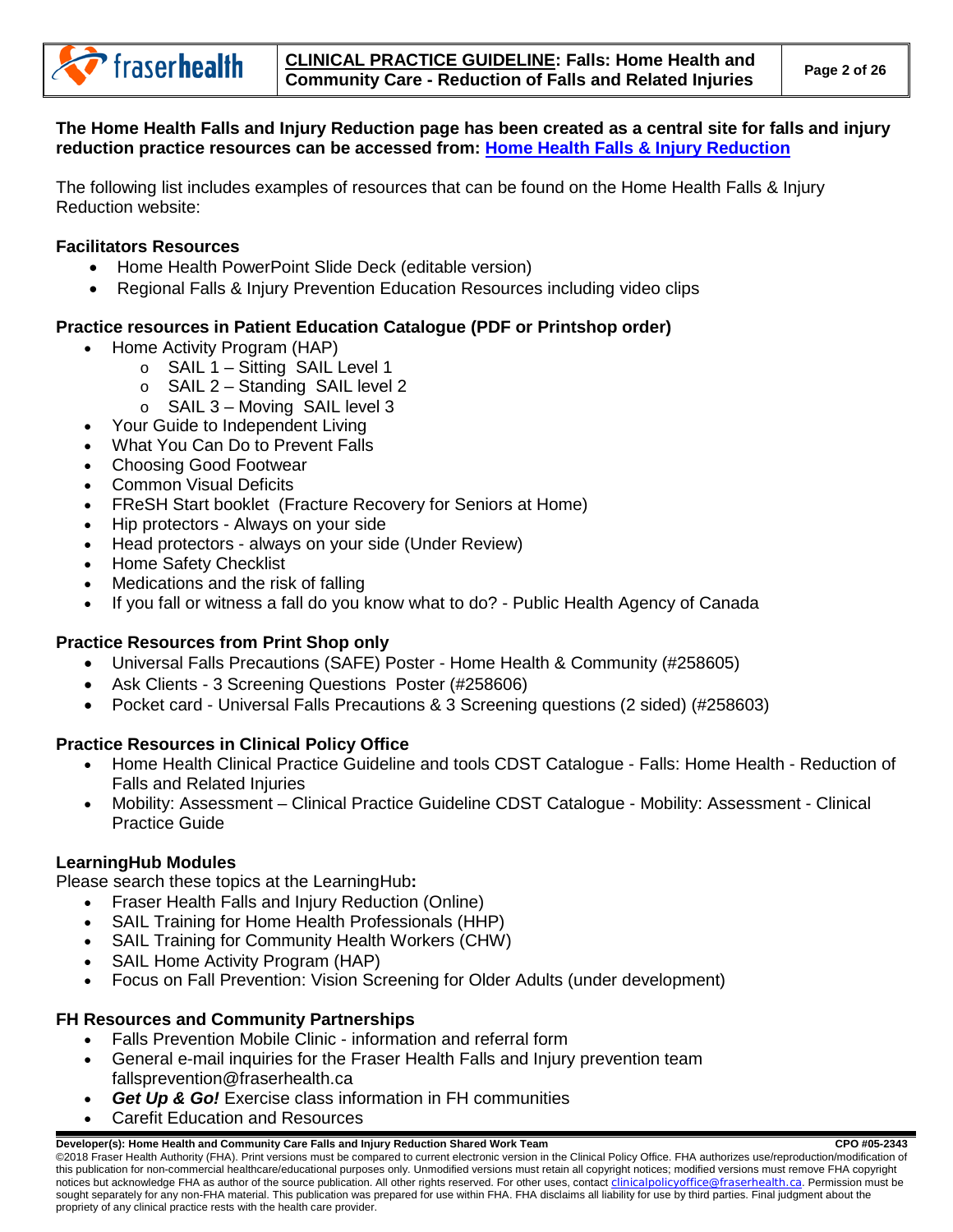• [Osteofit Program: Provincial Resource Site](http://www.bcwomens.ca/our-services/population-health-promotion/osteofit/) 

### **Post Fracture Resources and Programs**

fraserhealth

- [The Healthy Bones Clinic \(Peace Arch Hospital\)](https://patienteduc.fraserhealth.ca/search/results/58984)
- Outpatient rehabilitation See Referral to Outpatient Services on [Rehabilitation Program intranet site](http://fhpulse/clinical_programs/rehabilitation_and_centralized_allied_health_services/Pages/Default.aspx)
- Learning Hub modules available:
	- o [BC Hip Fracture Redesign Education Module](https://learninghub.phsa.ca/Courses/15888)
		- o [Hip Fracture Team Site](https://learninghub.phsa.ca/Courses/15995)

### **Other Web Resources**

- [Fraser Health Falls and Injury Reduction](http://fhpulse/quality_and_patient_safety/regional_falls_and_injury_prevention/)
- [Welcome to Strategies and Actions for Independent Living© -](http://sailfallprevention.ca/) SAIL Fall Prevention
- Finding Balance BC [BC Fall & Injury Prevention Coalition](http://findingbalancebc.ca/home/)
- Understanding and reducing the risk of falling for people with Parkinson's (VCH Education link)

#### Developer(s): Home Health and Community Care Falls and Injury Reduction Shared Work Team **COM 195-2343** CPO #05-2343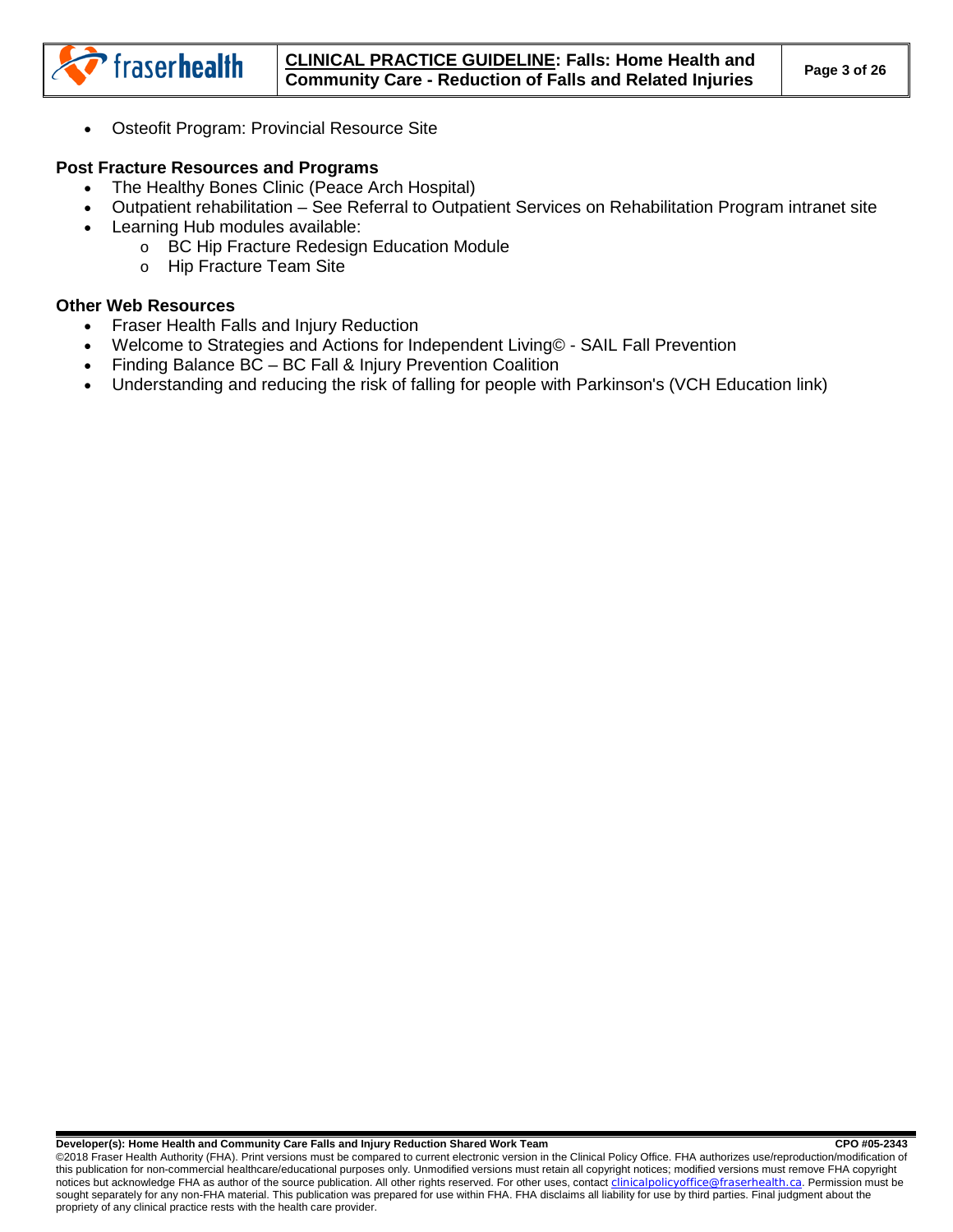

# <span id="page-3-0"></span>**INTRODUCTION**

All people live at risk of falling and sustaining a fall-related injury. Clients receiving Fraser Health services can have additional risk factors associated with aging, acute and/or chronic condition(s) which may increase their likelihood of a fall with or without an injury. This clinical practice guideline (CPG) will support evidence informed practice for reduction of falls and fall-related injuries in the home and community setting. This CPG is designed to inform both Fraser Health staff responsible for assessing and planning care and for those providing care.

This guideline was developed by a cross program/site and interprofessional Fraser Health Shared Work Team to reflect a standardized and integrated approach to client centered reduction of falls and fall-related injuries across the continuum of acute to community care. This guideline introduces the common approaches to falls and injury reduction practice followed by interventions specific to home health and community care.

Fraser Health advocates for health promotion, injury prevention, recovery, and independence based on the needs of each unique individual. This guideline applies evidence informed best practice within the context of an individual's care needs, health status, and environment with the knowledge and understanding that not all falls and injuries can be prevented.

This clinical guideline aims to support staff in applying evidence informed fall and injury risk reduction practices across home and community care settings and includes specific support tools and appendices designed to promote collaboration and communication. The specific services it supports are Home Health and Home Support, Health Services for Community Living, Day Programs for Older Adults, Assisted Living and Respite Care. All staff are required to work within their scope of practice while enhancing a culture that balances client safety, independence, and autonomy.

# <span id="page-3-1"></span>**1. FOCUS**

- 1.1. To identify and minimize risks related to falls and fall-related injuries while maximizing the client's safety, freedom of movement and autonomy by:
	- Implementing Universal Fall Precaution interventions (**S**afe environment, **A**ssist with mobility promotion, **F**all risk reduction, **E**ngage client and family/care giver)
	- Implementing additional targeted interventions/Actions/Strategies for clients based on individual risk factors for injuries and falls
	- Providing education and resource materials for clients and family/caregivers
	- Standardizing communication to ensure the client's risks and mitigation strategies are documented and shared with all care providers
	- Providing education and resource materials for all staff
- 1.2. This CPG is founded on three principles:
	- *All clients are at risk for falls and fall-related injuries* justifying the need for a core set of fall and fall-related injury reduction actions being applied universally.
	- *Clients have the right to live at risk* and chose not to adopt interventions to reduce risk. Client decisions cannot put FH care providers at risk.
	- *Everyone has a role in fall and injury reduction* (including client, /caregivers and all care & support staff).

# <span id="page-3-2"></span>**2. BACKGROUND**

Falls can cause serious injuries or death, take away confidence and freedom of movement, result in hospitalizations, and increase hospital length of stay (LOS), all of which can have a major impact on one's quality of life.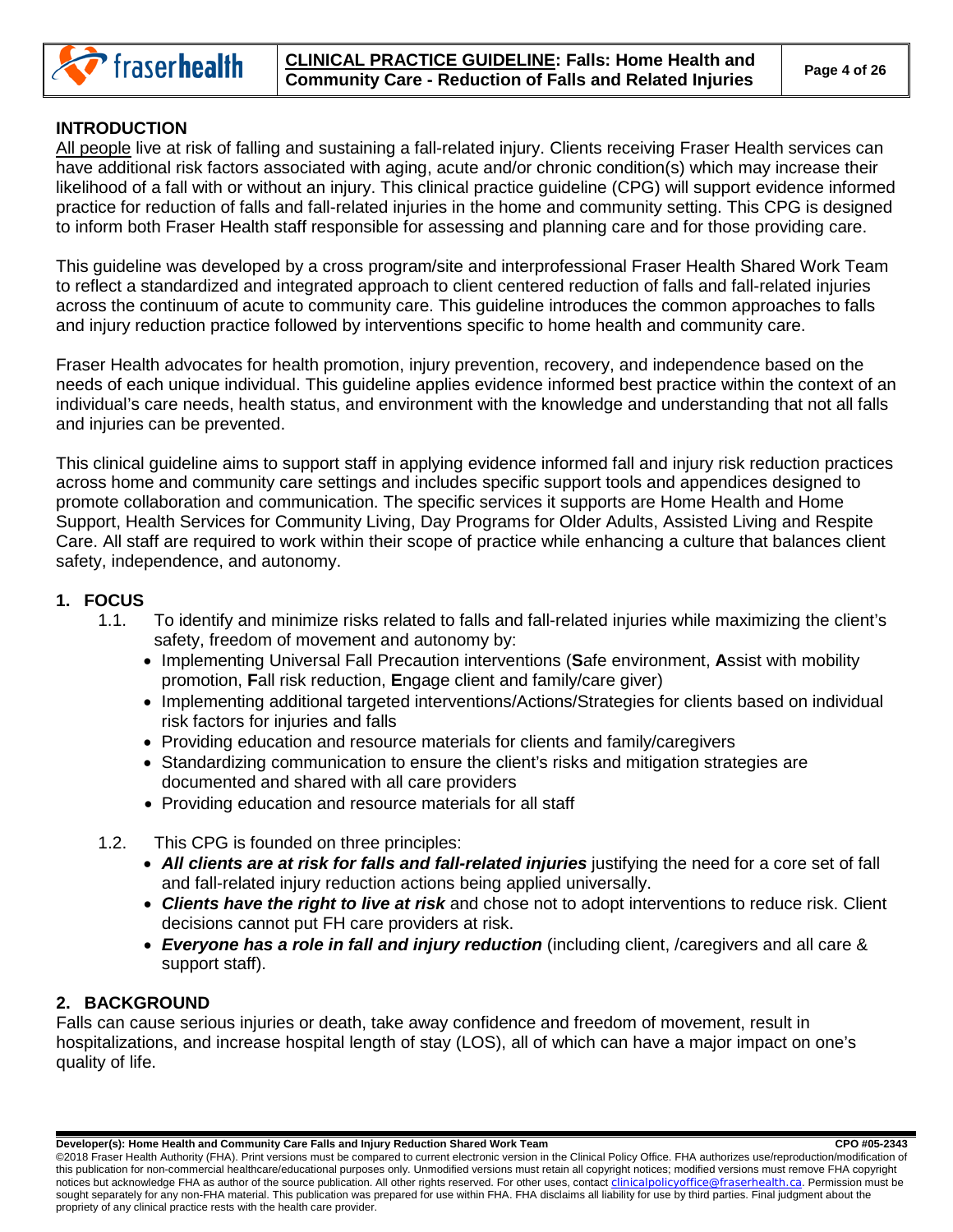

Falls account for the majority of safety events and approximately 30% of falls result in physical injury, with 2- 5% resulting in serious injury such as hip fractures. Consequently, fall-related injuries are one of the main reasons for admission to residential facilities (Scott, Peck & Kendal, 2004).

Falls and fall-related injuries are associated with a combination of Behavioral, Biological/Medical, Environmental, and Communication risk factors. The risk of falling increases dramatically as the number of individual risk factors increase (Tinetti, Williams, & Mayewski, 1986).

Restraints are reported to be ineffective for the prevention of injuries and can themselves pose a set of negative outcomes (Wang, & Moyle, 2005). *Fraser Health Home Health & Community supports the FH Least restraint policy*. This includes Home Health, HSCL, Home Support, DPOA, Assisted Living, and Respite.

Assessment of safe mobility strategies and safe client handling methods minimizes risk of injury for both clients and caregivers. This practice guideline aligns with the **Fraser Health Mobility: Assessment** clinical practice guideline and tools.

All health professionals and care providers have a role in the ongoing assessment/monitoring of falls risk and related injury reduction. This CPG will apply to all staff/health care providers who contribute to client care within their scope of practice. **Interprofessional teams** bring professionals with specific expertise together to promote better outcomes for clients and families. Identifying the need for profession specific expertise in assessment and interventions for falls and injury reduction based on the needs and goals of the client demonstrates effective interprofessional collaboration.

# <span id="page-4-0"></span>**3. DEFINITIONS**

**Caregiver:** A person who provides direct care for children, elderly people, or the chronically ill (Merriam-Webster Dictionary, 2012).

**Fall:** An unintentional *coming to rest* on the ground, floor or any other lower level surface, whether or not the person is injured (BC Ministry of Health, 2006).

- *Accidental fall***:** fall due to extrinsic environmental risk factors: spill on floor, clutter, tubing/cords on the floor, etc.
- *Anticipated physiological fall***:** factors associated with known fall risks as indicated in the Overview of Risk Factors for Falls and Fall related Injuries **(Appendix C)**
- *Unanticipated physiological fall***:** factors associated with unknown fall risks that were not predicted during the risk assessment such as unexpected orthostasis, hypoglycemia, stroke, sudden death
- *Near miss fall*: An intentional coming to rest on a lower level while being supported by a person or object whether or not an injury occurs.

**Hip protectors:** A device worn over the greater trochanter (upper part) of the femur, designed to absorb and deflect the energy away from the hip joint created by a fall. The soft tissues of the surrounding thigh absorb the energy.

**Health Care Professional (HCP)**: any regulated health professional employed by Fraser Health to provide service to clients.

**Situation, Background, Assessment, Recommendation (SBAR):** A reporting framework to concisely present a clinical situation relevant to a client. In HH this is used to document exceptional care and to communicate with others.

**Developer(s): Home Health and Community Care Falls and Injury Reduction Shared Work Team CRO #05-2343** CPO #05-2343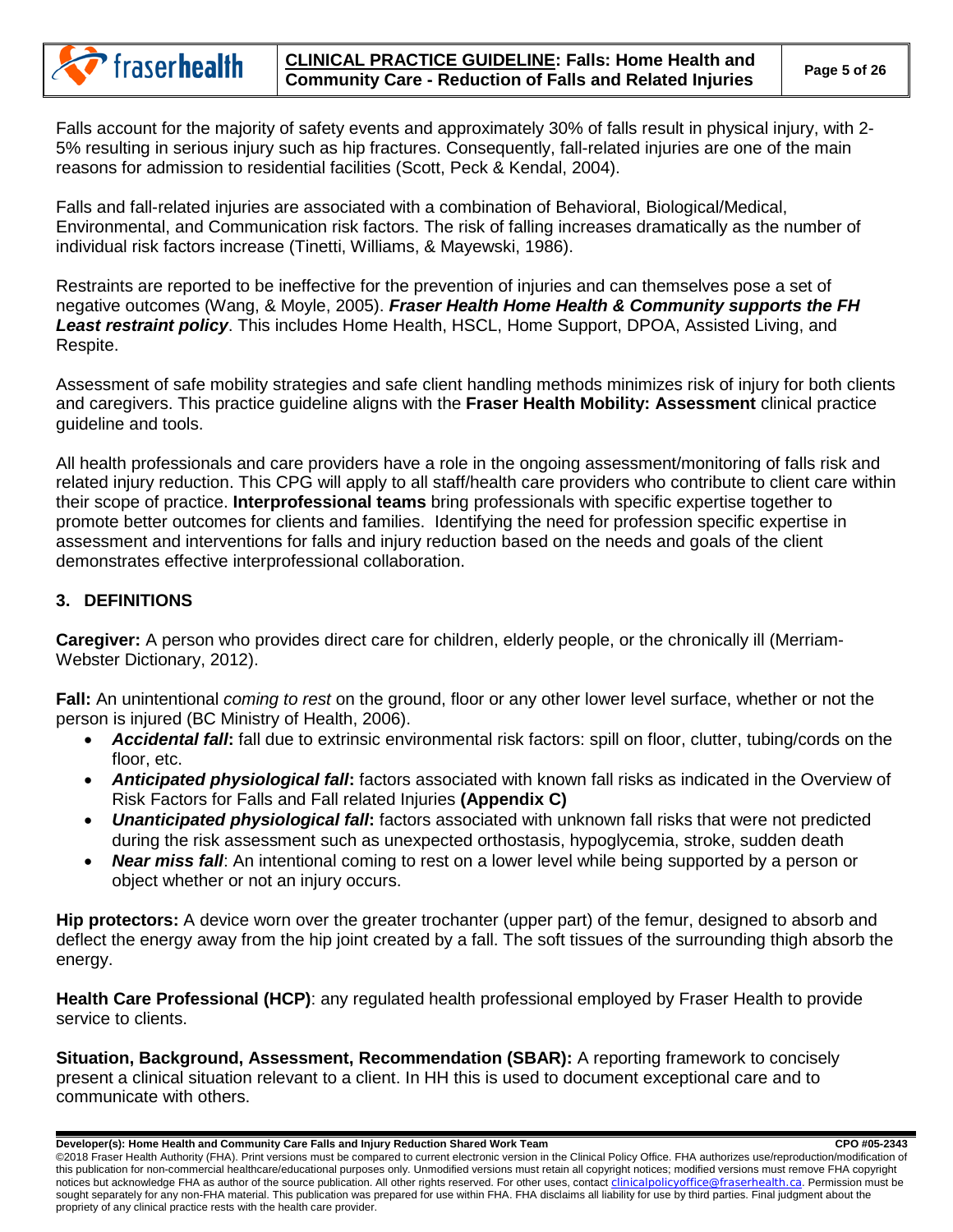

**Unregulated Care Provider**: an unregulated care provider employed by Fraser Health, contracted agencies or by clients who provide care as recommended by Health Professionals. Includes Community Health Workers and Rehabilitation Assistants.

# <span id="page-5-0"></span>**4. EXPECTED OUTCOMES**

- 4.1. All FH health care providers will follow the Clinical Practice Guideline: Falls: Home Health and Community Care - Reduction of Falls and Related Injuries
- 4.2. All FH health care providers will be aware that all clients are at risk of falls and injuries.<br>4.3. All of FH health care providers will be confident and competent in applying Universal Fa
- All of FH health care providers will be confident and competent in applying Universal Falls Precaution interventions (Safe environment, Assist with mobility promotion, Fall risk reduction, Engage client and family/caregivers) within their scope of practice.
- 4.4. All clients will have individualized fall and injury risk factors identified and appropriate interventions identified as part of assessment, planning and ongoing follow up.
- 4.5. All care plans will be developed in collaboration with clients and caregivers.
- 4.6. All FH clinical care providers will have access to care plans that indicate risk factors, interventions and reporting requirements if the client's status changes.
- 4.7. All Clients and family/caregivers will have access to evidence informed resource materials to support informed decision making.
- 4.8. When someone falls, a review of risks factors, interventions and collaborative care planning is completed.
- 4.9. All Home Health and community based services will report incidence of falls and severity of injuries quarterly and initiate quality improvement action plans as needed using agreed upon tools (e.g. PSLS, Procura Mobile Reports)

# <span id="page-5-1"></span>**5. ASSESSMENT**

- 5.1. All staff can apply universal falls precautions **SAFE (Appendix A)** and screen for mobility and falls risk within their scope of practice. All staff will be familiar with the following tools:
	- Three screening questions **(Appendix B)**
		- o Have you fallen in the past 12 months?
		- o Do you have any problems with walking or balance?
		- o Are you limiting your activities because you are afraid of falling?
	- Overview of Risk Factors for Falls and Fall related Injuries **(Appendix C)**
	- Algorithms from the Mobility: Assessment Clinical Practice Guideline
		- o Mobility criteria for care in the home
		- o Ambulation
		- o Standing Transfer

# 5.2. **Initial Assessment:**

Each client will have a fall and injury risk assessment completed. All professional staff will assess fall and injury risk factors **(Appendix C)** using Home and Community Care standardized tools (e.g. InterRAI, Interprofessional Assessment in PARIS) within their scope of practice. **(Appendix D)**

The fall and injury risk assessment will include:

- Fall and injury history:
	- o Number of slips/trips/falls and or near-falls (e.g. where, when, why, how)
	- o Type of injuries sustained (e.g. location, degree of harm, treatment)
	- $\circ$  Fall and or injury outcome (e.g. increased level of care, fear, isolation, deconditioning)
- Strategies the client, family, or caregiver uses to mediate fall and injury risk factors (e.g. hip protectors, assistive device)
- History of low impact fractures (from standing position or lower level)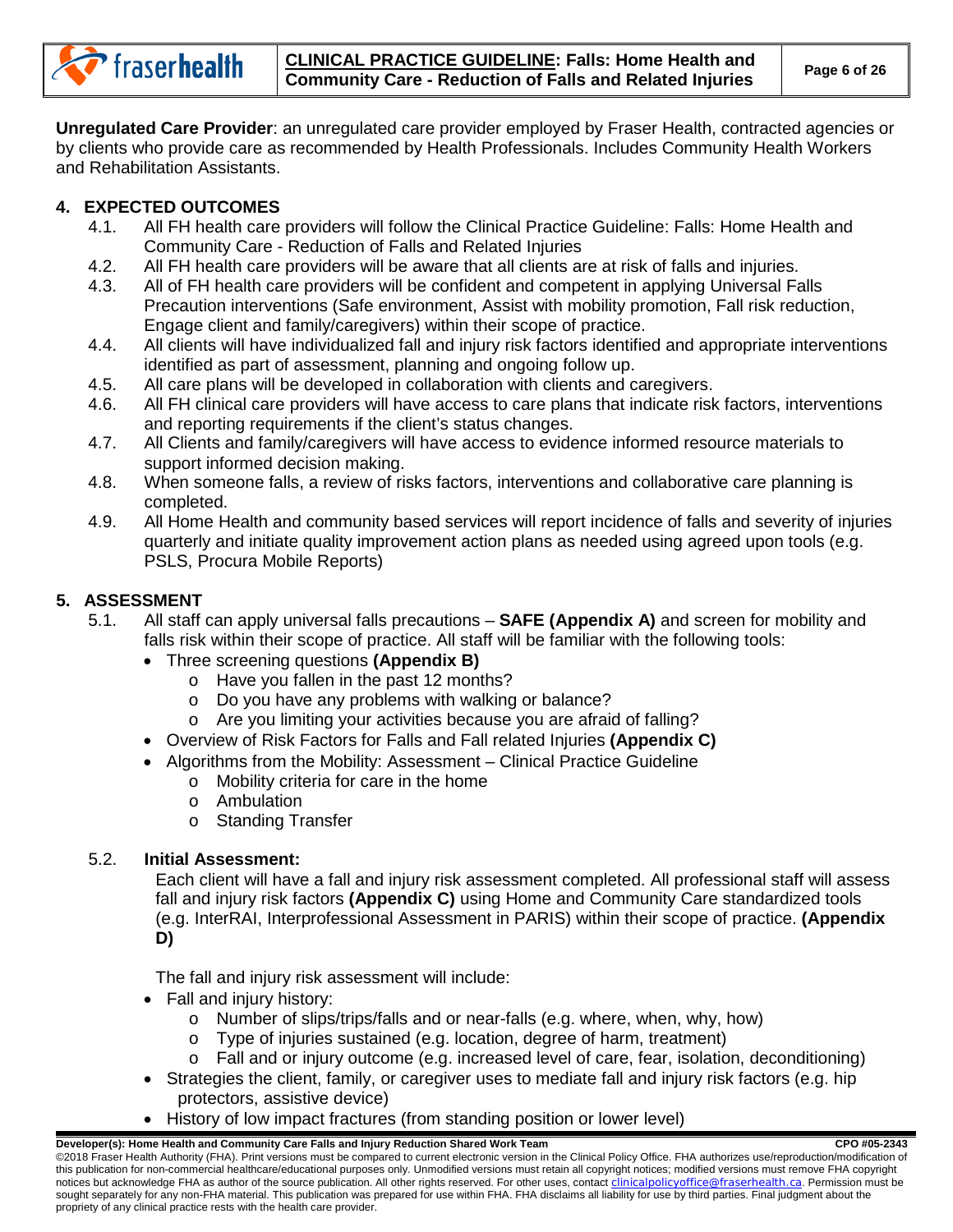### **CLINICAL PRACTICE GUIDELINE: Falls: Home Health and Community Care - Reduction of Falls and Related Injuries Page 7 of 26**

- Previous hospital visits or admissions related to a fall
- 5.3. Other history including recent decline that informs falls risk and potential intervention:
	- Medical history including vision changes and cognition
	- Mobility, ambulation, ADL status and equipment used to support mobility or reduce falls risk in environment
	- Cognition level and communication barriers (language, hearing, aphasia)
	- Symptoms that impact functional mobility (pain, fatigue, shortness of breath)
	- IADL status

fraserhealth

- Environment risk factors
- Social determinants of health increasing falls risk (Housing, finances, support for IADL)
- Medication profile and any recent changes
- Nutrition Status (malnourished or at risk of malnutrition)
- 5.4. **Functional Assessment (profession specific).** This includes demonstration within the client's home and community environment. Depth of assessment depends on scope of practice.
	- Mobility status level of independence or assistance required for bed mobility, transfers, walking, toilet, and climbing stairs.
	- ADL (bathing/showering, dressing, feeding, toileting, grooming)
	- IADL (laundry, cleaning, shopping, finances, communication, transportation)
	- Equipment used to support mobility or reduce falls risk impact on falls risk
	- Environmental risk factors (e.g. clutter, cords, loose rugs, lighting, lack of railings or supports)
	- Assessment of nutrition status (e.g. malnutrition, dysphagia, dentition, hydration status, micronutrient deficiencies)
	- Vision screening results (acuity and contrast)
	- Cognitive performance (e.g. ability to follow directions, orientation, safety awareness, depression, memory impairment)
	- Medication Management ability to understand and administer medications effectively
	- Ability to access food (ADL and IADL)
	- Communication Barriers (e.g. language, vision/hearing impairment, aphasia)
- 5.5. **Secondary assessments** Include standardized tests and more in depth assessment with triggers from above.
	- **Standardized assessments** are completed to assist with risk identification and to track changes over time. Some tools that are appropriate to use in Home and Community Care include:
		- o Timed Up and Go (TUG)
		- o Sit to Stand (specify repetitions)
		- o Braden Scale
		- o Pain Rating Scales
		- o Functional Reach
		- o Berg Balance Scale
	- **In depth clinical assessments** are completed to assist with risk identification and to plan interventions. These are for more complex problems and are professional specific depending on the client specific need and likely intervention.
	- **Ongoing assessments** are completed at each encounter, as part of routine follow ups, reassessment after a fall or with any reported changes in clinical status.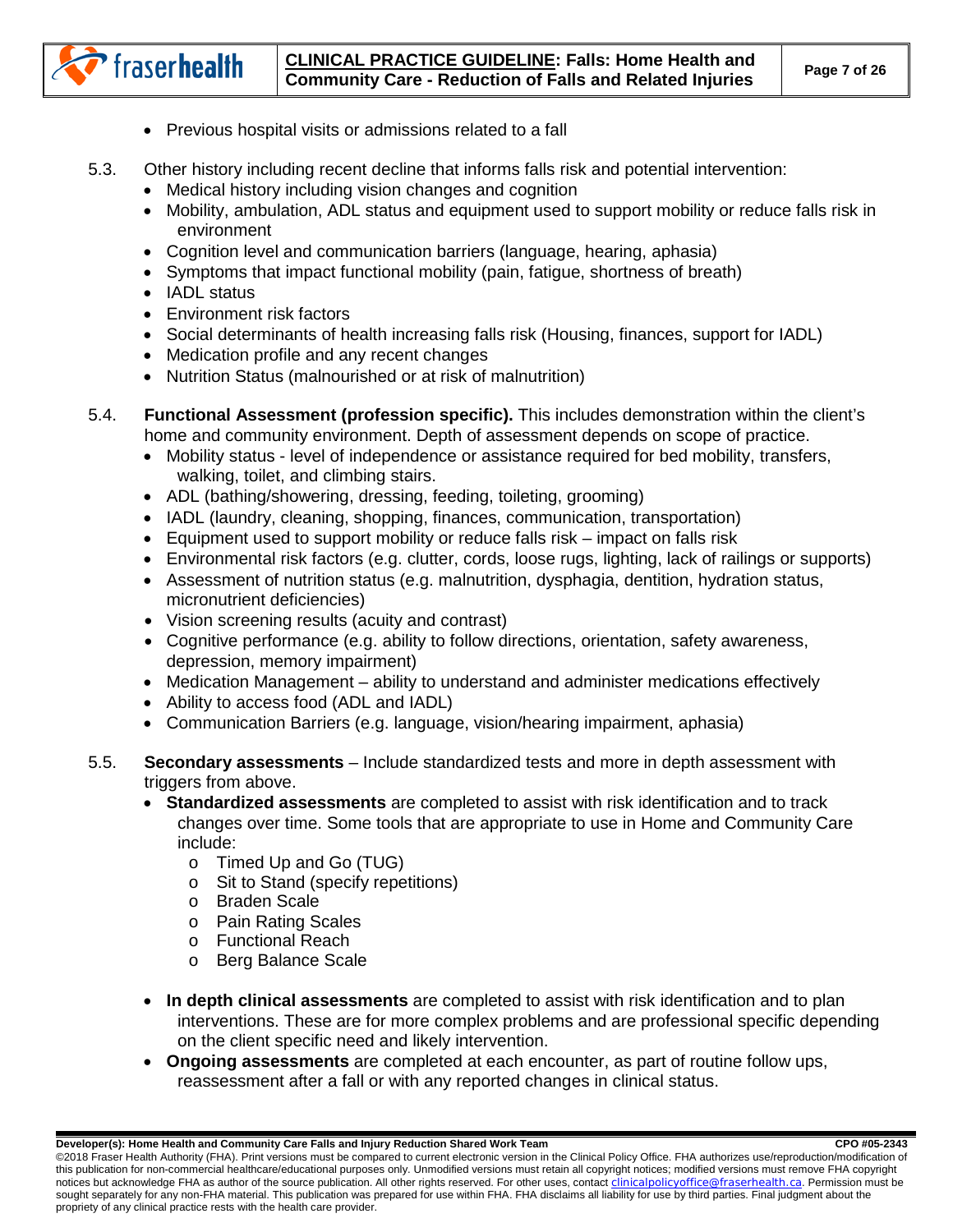

• Annual review of falls and injury reduction risks for clients with long term active files will be completed and will include evaluation of mobility, environmental safety, medications, and vision

# <span id="page-7-0"></span>**6. INTERVENTIONS**

- 6.1. All FH care providers will implement applicable interventions to reduce client risk factors related to falls and injuries.
	- All Universal Fall Precautions (**SAFE**) interventions for Home and Community. (**Appendix A**)
	- Professional staff will recommend and support implementation of interventions based on their scope of practice and unique professional skill set (**Appendix D**)
	- All interventions are developed in collaboration with clients and family/caregivers. Clients have the right to decline interventions or adapt strategies to support safe mobility.
	- Sometimes clients and family/caregivers develop unique interventions to support mobility. However, if FH is providing support for mobility then standardized safe client handling procedures must be followed to minimize risk of injury to the client and to the care provider.
- 6.2. Client and family/caregiver education and collaboration will be demonstrated in practice and include:
	- Discussion of individual fall and injury risk factors, risk reduction interventions, and plan of care.
	- Discussion of client and family/caregiver's need/ability to participate in fall and injury risk reduction.
	- Discussion of ongoing risks for potential of falls and injuries while receiving care. This includes informing client and family/caregiver that all staff must follow FH standards of practice for fall and injury reduction, mobility, least restraint, and safe client handling.
	- Providing "Your Guide to Independent Living" brochure on admission.
	- Providing relevant information regarding equipment that reduces risk of harm (e.g. hip protectors, protective head gear, non-slip footwear) and supports safe functional mobility (e.g. Walking aids, ADL equipment, grab bars) and funding sources as applicable.
	- Review of applicable fall and injury reduction resources. (E.g. Information brochures/websites, community activity programs, equipment resources, home modification, funding sources.)
	- Connection with self-management support resources in community (e.g. caregiver support, health coaches)
- 6.3. Individualized intervention/care plans will be developed in collaboration with the interdisciplinary team and client and reviewed/revised as needed
- 6.4. Post-fall Assessment and Management
	- If a client falls while you are present, address their immediate needs/injuries as per the Post Fall Assessment and Management algorithm ( Appendix F)
	- Communicate any new risks or changes in care plans using the Post Fall Safety Huddle as a guide (Appendix G). Ensure that all partners are included in communication.

# <span id="page-7-1"></span>**7. DOCUMENTATION**

- 7.1. Documentation in the client health record will include:
	- Assessment of fall and injury risk factors including mobility, environmental safety, medications, and vision.
	- Identification of client specific high risk activities. Identify when walking, transfers, or toileting are high risks.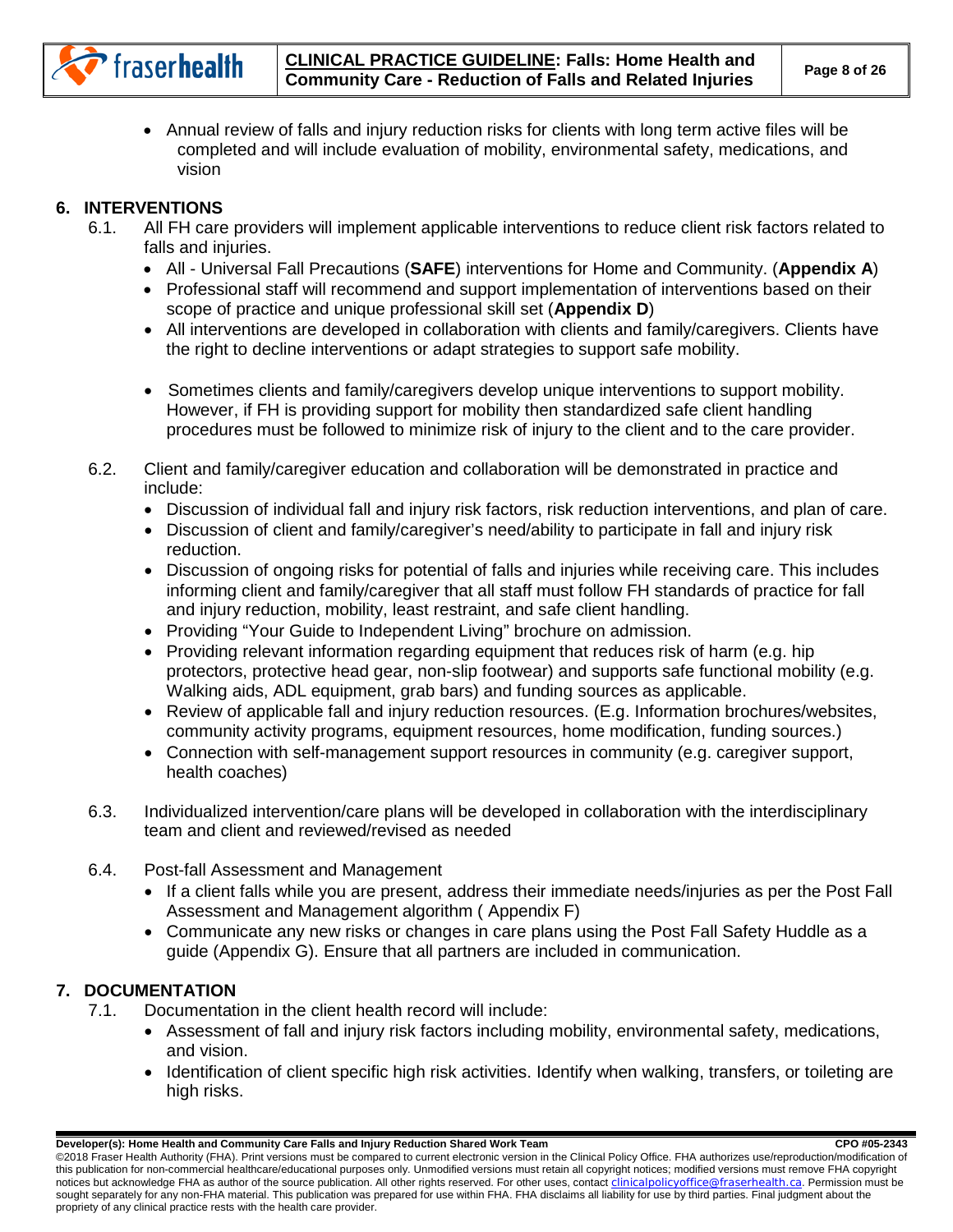# **CLINICAL PRACTICE GUIDELINE: Falls: Home Health and Community Care - Reduction of Falls and Related Injuries Page 9 of 26**

- Application of Universal Fall Precautions any additional interventions or recommendations for risk reduction.
- Client, family, and/or caregiver decision to implement recommendations or not and associated risks.
- Plans to follow up or track fall/injury assessment interventions and outcomes e.g. on applicable client flow sheet, multi-disciplinary clinical record.
- All fall and injury education/resources/referrals reviewed and provided to client/family/caregivers and response.
- Client/family/caregiver discussion of ongoing risk of falling and possibility of a fall-related injury.

# 7.2. **Communication with care providers:**

- Client and family: A Health Improvement Plan mutually agreed upon plan with the client and family will include actions each party will undertake and planned follow up.
- Home Support:

fraserhealth

- o Specific tasks to minimize risk of falls will be documented in the PARIS Home Support Plan in the Mobility tab under Falls Prevention Program. The LPN supervisor will enter this information in Procura Mobile for the Community Health Worker.
- o Client Mobility Record (CMR) Safe client handling methods are recorded on the CMR in paper or electronic form. The LPN supervisor will enter this information in Procura Mobile. If lengthy this may be placed in paper form in the client's home.

# • **Day Programs for Older Adults:**

o Fall and injury risks, interventions, and follow up are shared between DPOA and the authorizing professional using **Appendix H**: Process: Addressing Falls Risk or Mobility Concern with Day Program for Older Adult (DPOA) Clients

# • **HSCL program:**

When an eligible client is identified at risk of falls by either HSCL staff or a care provider of client, the HSCL staff will offer support to the provider through education. This may take several forms such as:

- o Discussion with Agency/Care provider to develop a fall prevention plan following assessment of the risk, interventions required to mitigate the risk and a follow up discussion to assess effectiveness of plan.
- o Providing written recommendations for the caretakers, offer in services for safe transfer techniques, and discuss mobility devices that may assist client & caregivers.
- o Providing checklists for caregivers to evaluate safe transfers.
- o Referral to HSCL OT's for input on risk identification and mitigation.
- o Forwarding any concerns identified to the most responsible party involved in care of client which could take the form of a Supervisor/Manager or Facilitator with CLBC. If caregivers report being uncomfortable with reporting to an immediate Supervisor, the duty of HSCL would be to report the concern identified to the most responsible party to mitigate risk to client outcome and follow up that the risk has been mitigated.

# • **Assisted Living:**

- o Fall and injury risks and interventions identified and recorded in Health Improvement Plans or Home Support Plans will be noted in the client's Service Plan.
- o Incidences of falls with or without injury or immediate concerns about changing mobility will be communicated to the Assisted Living Case Manager/CCP. Fall and injury risks will be included in quarterly review of client's status.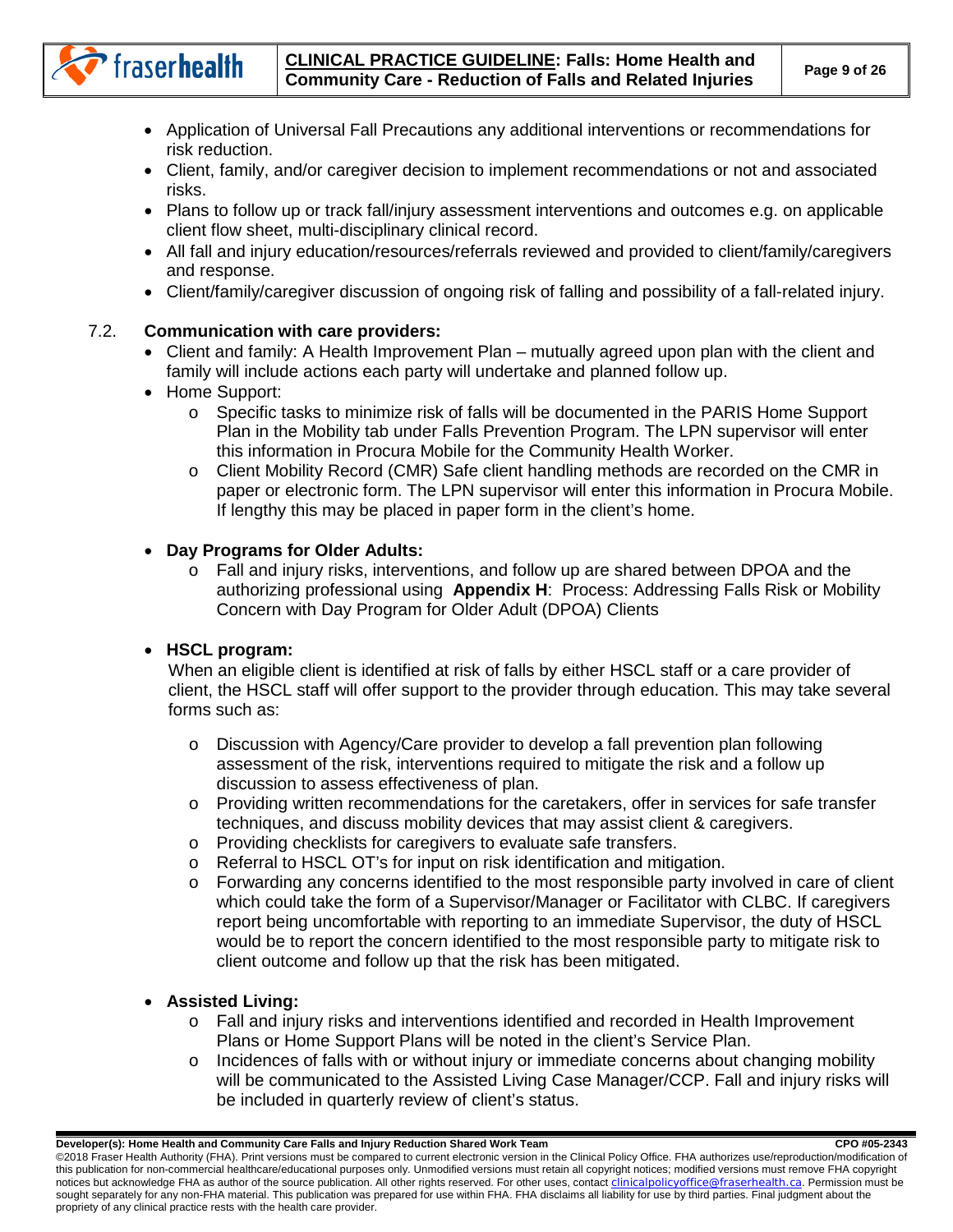

• **Respite Care:** 

fraserhealth

- o Nurse to nurse communication tools are used to share fall and injury risks and interventions as people enter and leave respite care
- o Clients must follow FH safe client handling techniques while in respite even if their methods of mobility might be different at home.
- 7.3. In the event of a fall, document outcomes and modifications to interventions in progress notes by:
	- Documenting in client record the fall, interventions, outcomes and involved caregivers notified.
	- Detailed documentation of first few falls for new clients to identify patterns
	- With clients who are documented regular frequent fallers where risk mitigation is optimized, then the fall will be documented only if there is a change in status, care plan, or need for medical intervention.

# <span id="page-9-0"></span>**8. EDUCATION**

- 8.1 Fall and injury reduction practice support will be available for all clinical staff at orientation and on an ongoing basis.
	- The Home Health Falls & Injury Reduction page provides staff with a central location for practice resources [Home Health Falls & Injury Reduction](http://fhpulse/clinical_programs/home_health/resources/education/Pages/FallsInjuryReduction.aspx)
	- Resources available for Safe Client Handling in Home Health including mobility assessment algorithms and procedures for using client handling equipment and assistive devices are here: Home Health - [Safe Client Handling](http://fhpulse/workplace_health_safety/safety_and_prevention/safe_client_handling/Pages/HomeHealth-SafeClientHandling.aspx)
	- The following Online e-Learning modules are available through Learning Hub (LH). These modules are included in all health professionals' orientation.
		- o Fraser Health [Falls and Injury Reduction](https://learninghub.phsa.ca/Courses/12171/fraser-health-falls-and-injury-reduction-introduction-online)
		- o [SAIL Training for Home Health Professionals](https://learninghub.phsa.ca/Courses/11766/sail-training-for-home-health-professionals-hhp)
		- o [SAIL HAP \(Home Activity Programs\)](https://learninghub.phsa.ca/Courses/11765/sail-home-activity-program-hap)
		- o [Mobility Assessment CDST –](https://learninghub.phsa.ca/Courses/15583/mobility-assessment-clinical-practice-guideline-paq) online module
		- o [Focus on Fall Prevention: Vision Screening for Older Adults](http://learninghub.phsa.ca/moodle/enrol/index.php?id=2586)
- 8.2 All FH health care providers will have fall and injury reduction education content included in their initial orientation. Content will vary according to role and scope of practice.
- 8.3 Annual education review:
	- All staff will complete the Fraser Health Falls and Injury Reduction online module on Learning Hub.
- 8.4 Guidance, support, and expertise are available through the regional Fraser Health Fall and Injury Reduction team who partner with Home Health and other programs to provide services.

# <span id="page-9-1"></span>**9. EVALUATION AND MONITORING**

- 9.1 Falls and Injury incidence will be reported as per Fraser Health guidelines using individual site/program tools and processes.
- 9.2 Fall and Injury Reduction Program and site/program leaders will follow up on incidence reporting and review injury rates quarterly. Appropriate actions will be implemented as per FH, Provincial, and Accreditation Canada Fall and Injury Reduction practice standards.
- 9.3 Completion of applicable Falls and Injury Reduction online learning modules will be monitored by site/program leaders

# <span id="page-9-2"></span>**10. RELATED RESOURCES**

- 10.1 Fraser Health Mobility Assessment CPG Mobility: Assessment [Clinical practice guideline](http://fhpulse/clinical_resources/clinical_policy_office/Documents/0435/CPG.pdf)
- 10.2 Fraser Health Least Restraint [Clinical Practice Guideline](http://fhpulse/clinical_resources/clinical_policy_office/Lists/CDST%20Library/DispForm.aspx?ID=99)
- 10.3 Work Place Health and Safety Home Health Safe Client Handling [site](http://fhpulse/workplace_health_safety/safety_and_prevention/safe_client_handling/Pages/SafeClientHandlingManual.aspx)
- 10.4 Falls and Injury Reduction Program [intranet site](http://fhpulse/quality_and_patient_safety/regional_falls_and_injury_prevention/Pages/Default.aspx)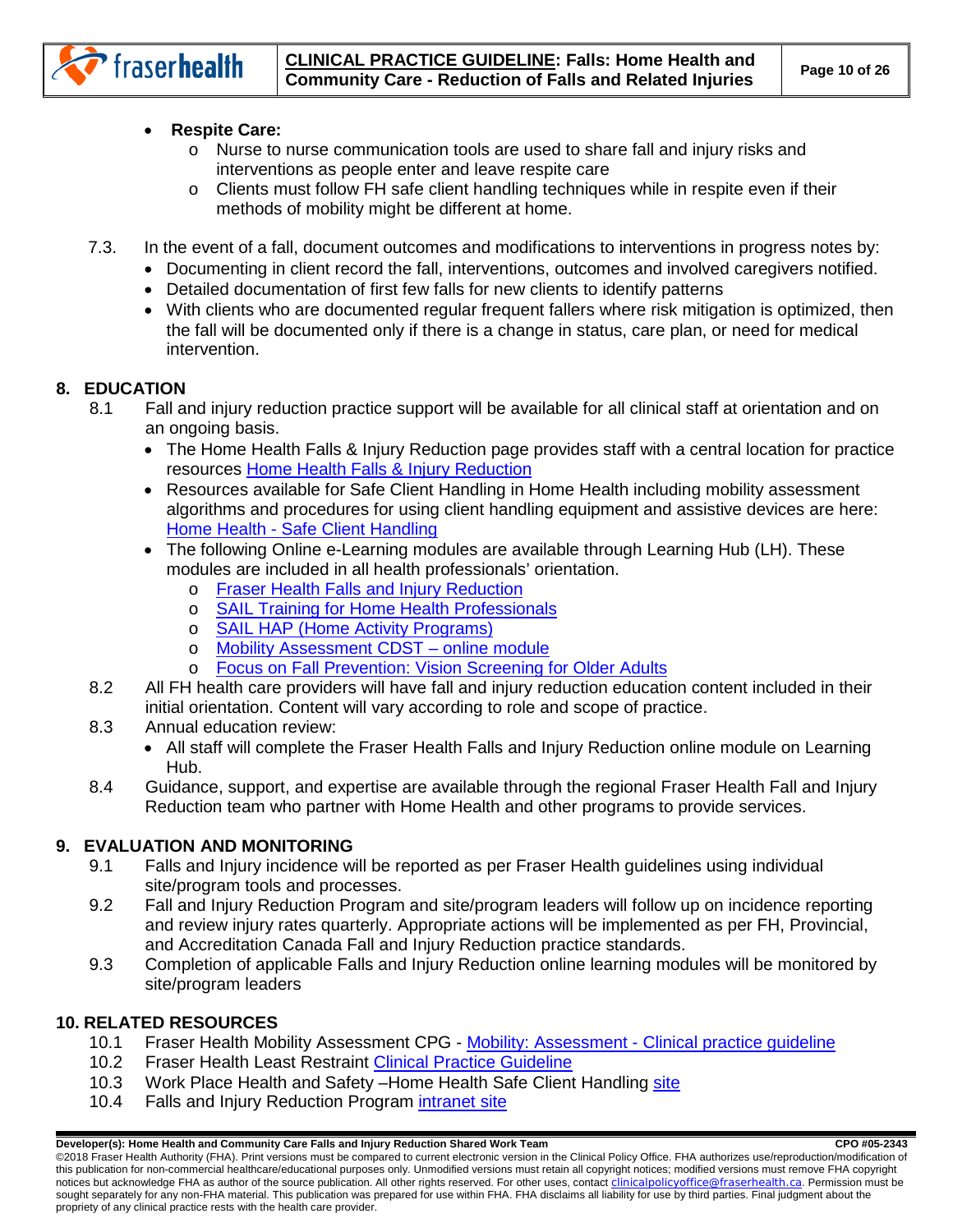

10.5 FH Home Health – SBAR Situation Background Assessment Recommendation (Online) [FH Home](https://learninghub.phsa.ca/Courses/11040/fh-home-health-sbar-situation-background-assessment-recommendation-online)  Health - [SBAR Situation Background Assessment Recommendation \( online\)](https://learninghub.phsa.ca/Courses/11040/fh-home-health-sbar-situation-background-assessment-recommendation-online)

#### **Developer(s): Home Health and Community Care Falls and Injury Reduction Shared Work Team CPO #05-2343** CPO #05-2343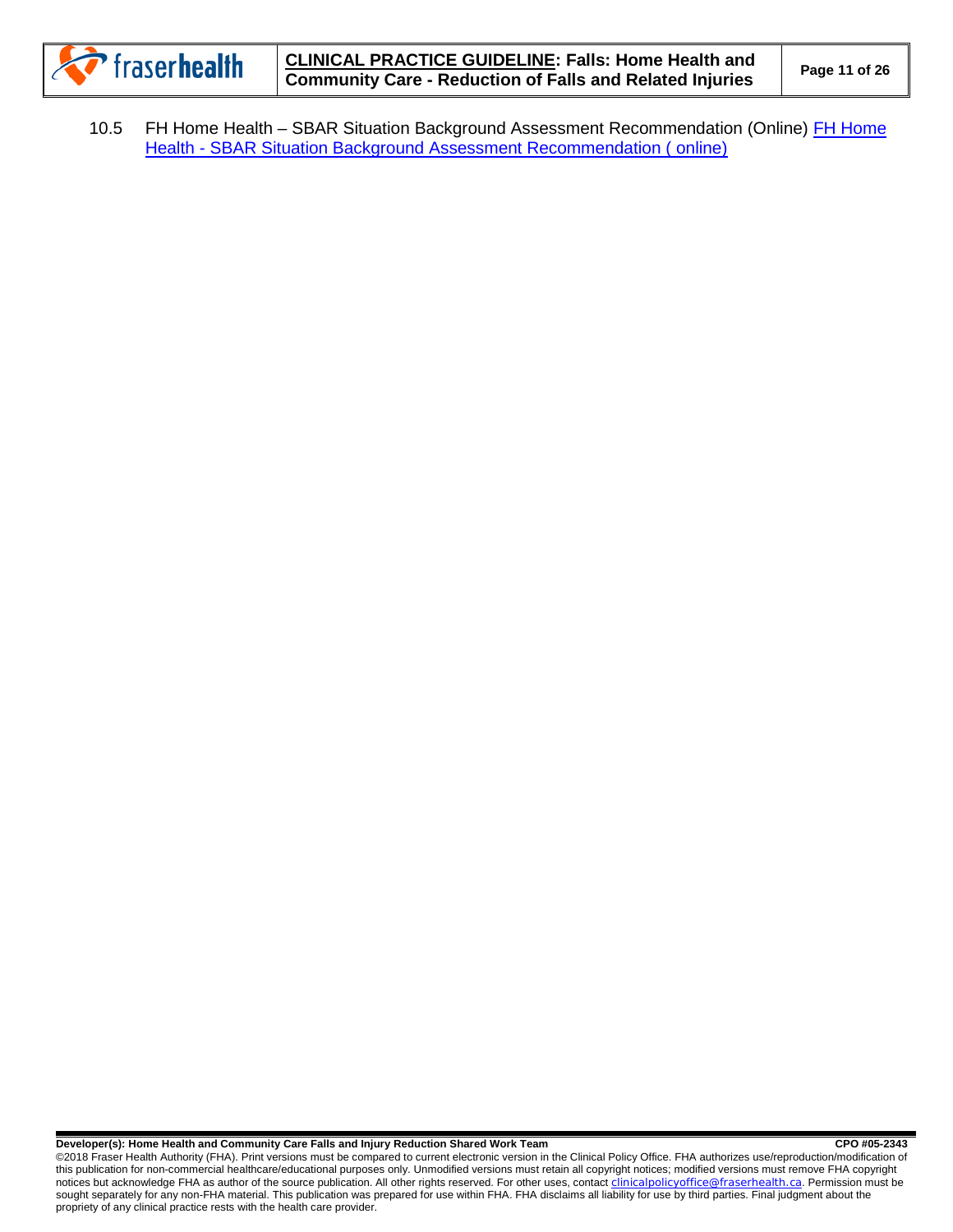

# <span id="page-11-0"></span>**11. REFERENCES**

- BC Ministry of Health Planning (2006). The evolution of seniors' fall prevention in British Columbia, Retrieved February 15, 2010 from [http://www.health.gov.bc.ca/library/publications/year/2006/falls\\_report.pdf](http://www.health.gov.bc.ca/library/publications/year/2006/falls_report.pdf)
- Cadario, B., & BC Falls and Injury Prevention Coalition. (August 2009). Drugs and the Risk of Falling, Retrieved May 20, 2010 from [http://www.health.gov.bc.ca/prevention/pdf/medications-and-the-risk](http://www.health.gov.bc.ca/prevention/pdf/medications-and-the-risk-of-falling.pdf)[of-falling.pdf](http://www.health.gov.bc.ca/prevention/pdf/medications-and-the-risk-of-falling.pdf)
- Evans, D., Wood, J., Lambert, L., 2003. Client injury and physical restraint devices: a systematic review, *Journal of Advanced Nursing*, 41(3), 274-282.
- Heaslop, M., Salisbury, J., Volger, C., Delbaere, K., Sherrington, C., Murray, K., Close, J., Lord, S., Wilson, J., Peel, N. (2009). Preventing falls and harm from falls in older people. *Best Practice Guidelines for Australian Hospitals*, p1-236. [http://www.safetyandquality.gov.au/wp](http://www.safetyandquality.gov.au/wp-content/uploads/2009/01/Guidelines-HOSP.pdf)[content/uploads/2009/01/Guidelines-HOSP.pdf](http://www.safetyandquality.gov.au/wp-content/uploads/2009/01/Guidelines-HOSP.pdf)
- Health Link BC, Seniors' falls can be prevented fact sheets. Retrieved from <http://www.healthlinkbc.ca/healthfiles/pdf/hfile78.pdf>in 2016
- Kumar, A., Delbaere, K., Zijlstra, G. A. R., Carpenter, H., Iliffe,S., Masud,T., Skelton,D., Morris, R., Kendrick, D. ( 2016). Exercise for reducing fear of falling in older people living in the community: Cochrane systematic review and meta-analysis. Age and Ageing 2016; 45: 345–352. doi: 10.1093/ageing/afw036.
- Public Health Agency of Canada (2014) Seniors' Falls in Canada (Second report). Retrieved from [https://www.canada.ca/en/public-health/services/health-promotion/aging](https://www.canada.ca/en/public-health/services/health-promotion/aging-seniors/publications/publications-general-public/seniors-falls-canada-second-report.html%20in%202018)[seniors/publications/publications-general-public/seniors-falls-canada-second-report.html in 2018.](https://www.canada.ca/en/public-health/services/health-promotion/aging-seniors/publications/publications-general-public/seniors-falls-canada-second-report.html%20in%202018)
- Rubenstein, L. (2006). Falls in older people: Epidemiology, risk factors and strategies for prevention. *Age and Ageing, 35* (suppl 2), ii37-ii41.
- Scott, V., & Gallagher, E. (2005).Stepping in: Long-Term Care Collaborative Falls Prevention Project. *Fall Report: Ministry of Health Service*, 5, 1-49.
- Scott, V.S., Peck, S., & Kendal, P. (2004).*Prevention of falls and injuries among the elderly: A special report from the Office of the Provincial Health Officer*. Victoria, B.C.: B.C. Ministry of Health Planning.
- Shorr, R., Guillen, M.K., Rosenblatt, L.C., Walker, K., Caudle, C., Krtichevsky, S., (March 2002). Restraint use, restraint orders, and the risk of falls in hospitalized clients, *Journal of the American Geriatrics Society*, 50(3), 526-529.
- Stubbs, B., Brefka, S., & Denkinger, M. D. (2015). What Works to Prevent Falls in Community-Dwelling Older Adults? Umbrella Review of Meta-analyses of Randomized Controlled Trials. *Physical Therapy*, *95*(8), 1095-1110. doi:10.2522/ptj.20140461

Tinetti, M.E., Williams, T.F., & Mayewski, R. (1986). Falls risk index for elderly clients based on number of chronic disabilities. *American Journal of Medicine, 80,* 429-434 US Preventive Services Task Force (2018). Interventions to Prevent Falls in Community-Dwelling Older Adults-US Preventive Services Task Force Recommendation Statement. JAMA, 319(16):1696–1704. doi:10.1001/jama.2018.3097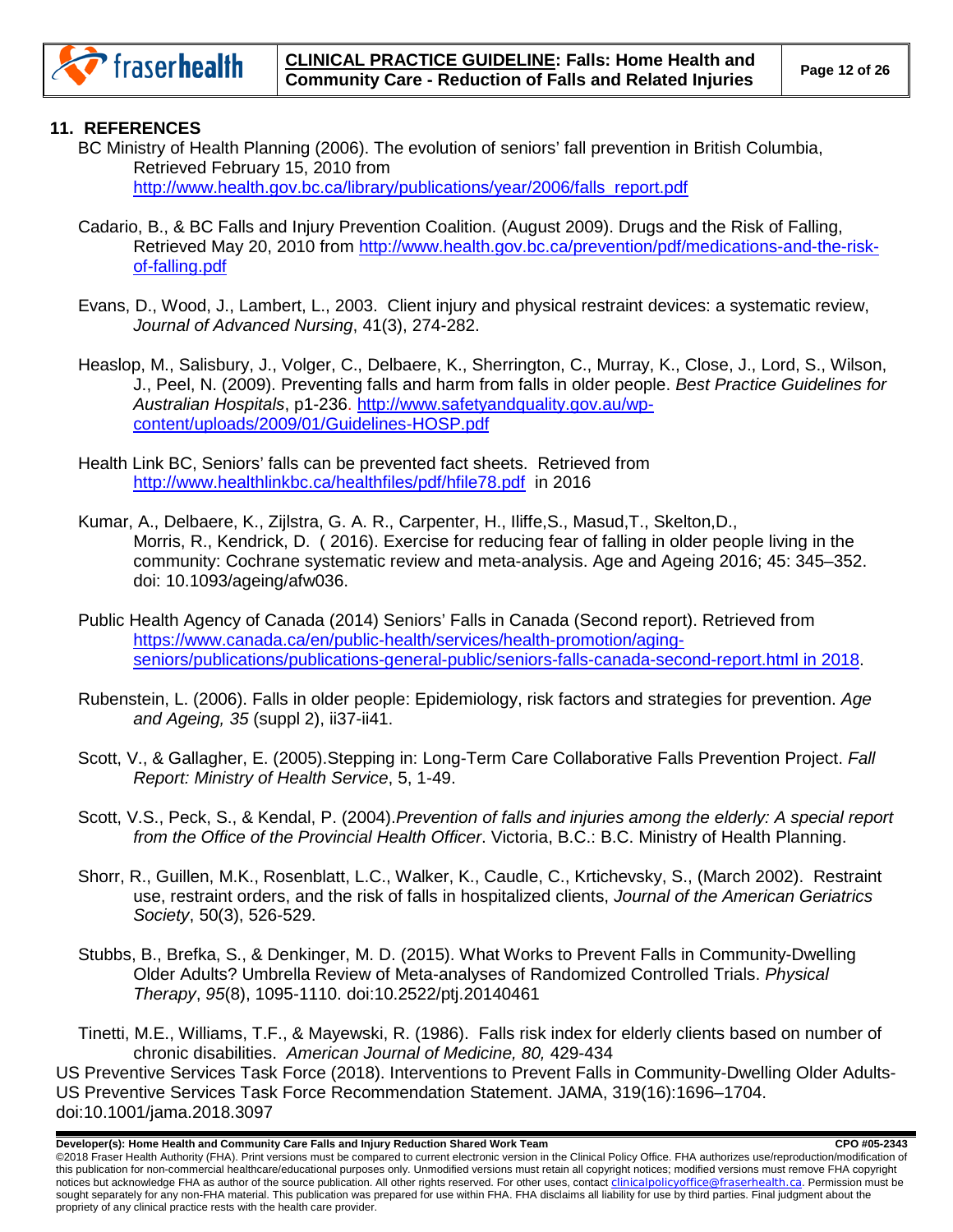

# <span id="page-12-0"></span>**APPENDICES**

#### <span id="page-12-1"></span>**CPG Quick Summary Sheet: Practice and support tools**

### **Apply SAFE (Appendix A)**

UNIVERSAL FALLS PRECAUTIONS for all clients receiving Fraser Health services:

- **S**afe environment
- **Assist with mobility promotion**
- **F**all risk reduction
- **E**ngage client and family

### **Ask about Fall & Mobility Risk**

### **Screening questions (Appendix B)**

- 1. Have you fallen in the past 12 months?
- 2. Do you have any problems with walking or balance?
- 3. Are you limiting your activities because you are afraid of falling?

### **Screen for risk factors (Appendix C**)

**Screen for safe mobility** - Mobility Assessment algorithms

- Mobility Criteria for Care in the Home
	- **Ambulation**
	- **Standing Transfer**

# **Assess to Identify Risks**

**Assess within your professional scope of practice (Appendix D) Use best practice recommendations** from this guideline and from profession specific resources. **Consider:** 

- **Fall history and contributing factors**: This includes mobility/ambulation status; number of falls/slips/trips including injuries & outcome; visual/hearing impairments; medication profile; history of bone disease; low impact fractures; cognitive impairment and any communication barriers
- observation of any strategies used to decrease risk of falls. • **Functional assessment**: This includes demonstration within the client's home and community environment. Depth of assessment depends on scope of practice. Include
- **Consider financial barriers** and any other social factors that might increase risks
- **Secondary assessments:** based on client specific need and professional scope of practice.
	- o Standardized tests TUG, BERG, 5x Sit to stand, functional reach o Profession specific assessments
	- **Ongoing:** (for each encounter, change in status or mobility, and after a fall)
		- o Continually assess risk factors
		- o Effectiveness of interventions
		- o Use Mobility algorithms

Developer(s): Home Health and Community Care Falls and Injury Reduction Shared Work Team **COM 195-2343** CPO #05-2343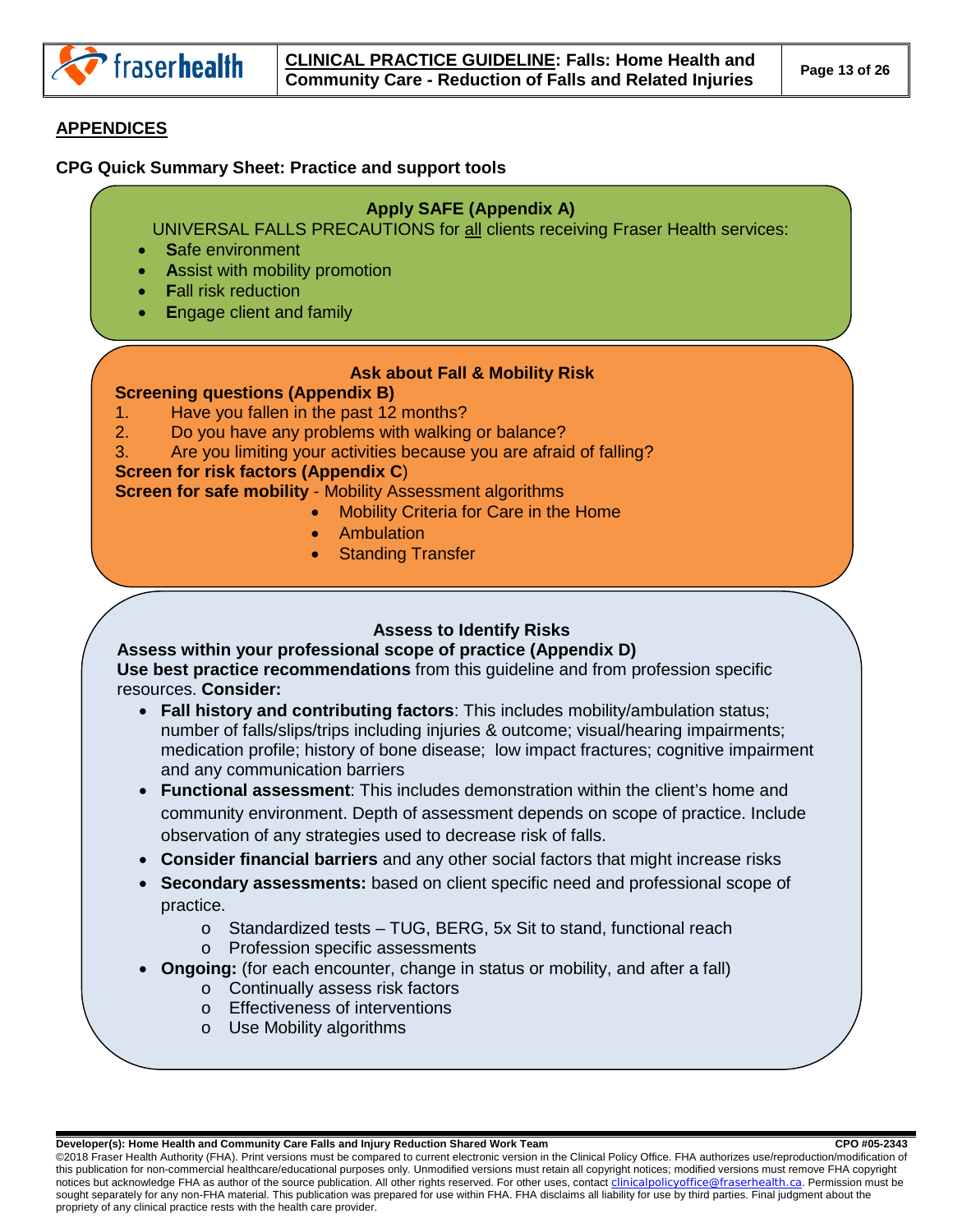

#### **Recommend Interventions (Appendix E)**

- **General interventions:** Activity/exercise, well-fitting/non-slip footwear, hip protectors, vitamin D and calcium, a safe environment, and vision testing.
- **Harm reduction and safe mobility:** Hip protectors and/or head protectors for high likelihood of falls. Recommended methods for safe walking and transfers
- **Referrals to interprofessional team for specific care planning**
- **Referral to external providers and programs**

#### **Care Plan**

- **Collaborate** with interprofessional team and client/caregivers to develop care plan.
- **Offer alternatives** including low cost options to overcome barriers to adopting risk reduction strategies.
- **Communicate** falls/injury risks and interventions for safe mobility to all care providers using agreed upon tools/mechanisms
- **Revise care plans** as needed and communicate with client/family and care team

#### **After a fall**

- Follow Post fall assessment and management algorithm **(Appendix F)**
- Conduct a post fall safety huddle **(Appendix G)**

### **Documentation and follow up**

- Use agreed upon documentation tools (e.g. InterRAI, IPA in PARIS, Home Support Plan, Health Improvement Plan)
- Reason/contributing factors resulting in the fall
- Identified risk factors, interventions, and follow up
- Identify education provided client/ family including resources provided, discussion of risk factors, interventions, and participation in plan of care
- Identify fall risks and share fall and injury reduction strategies for authorized care providers using agreed upon communication tools and processes. (e.g. **Appendix H**)

**Developer(s): Home Health and Community Care Falls and Injury Reduction Shared Work Team CRO #05-2343** CPO #05-2343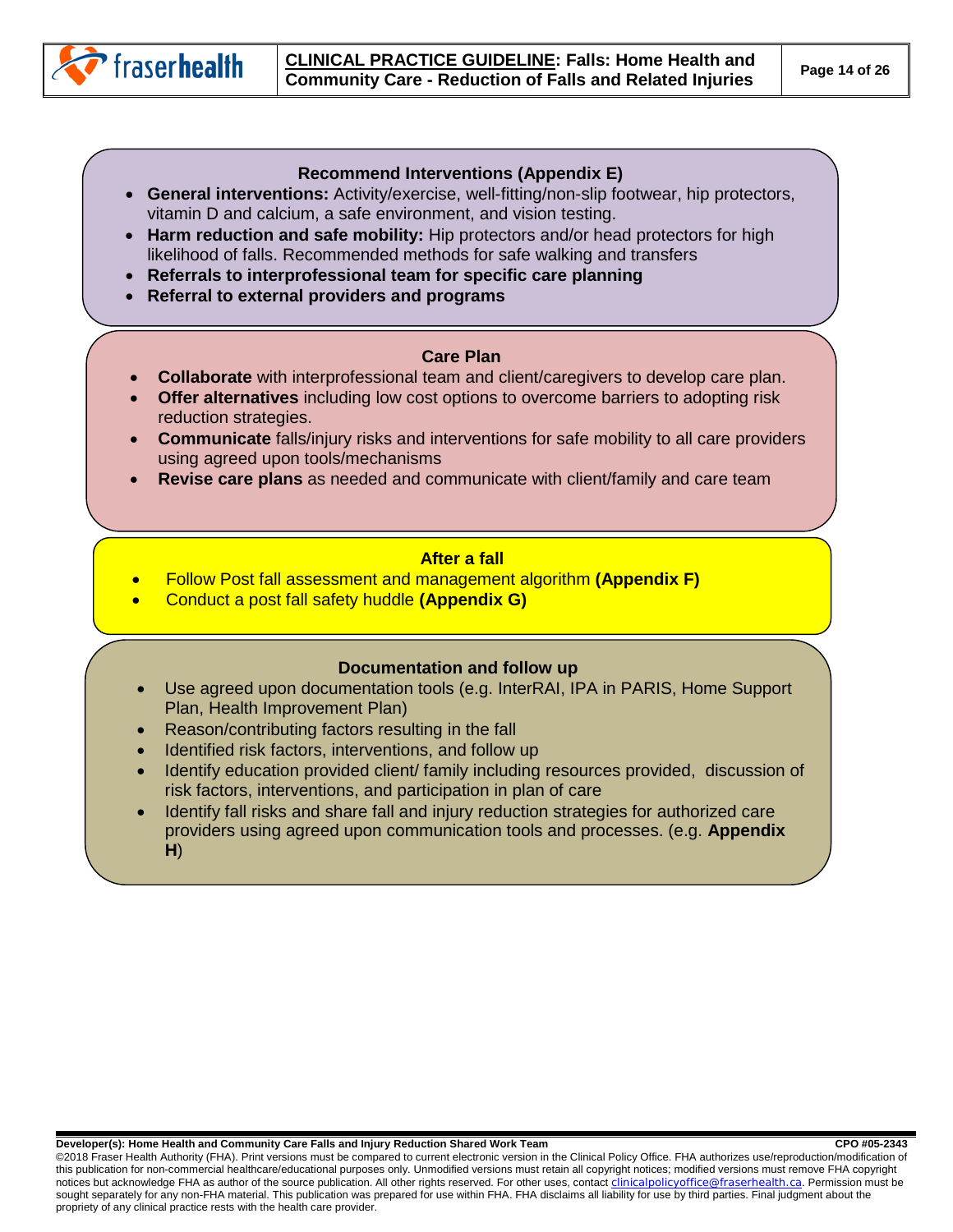

### <span id="page-14-0"></span>**Appendix A: Universal Falls Precautions (SAFE) Poster for Home Health & Community**  (PS# 258605) **or Pocket Card** (PS #258603)



<span id="page-14-1"></span>Developer(s): Home Health and Community Care Falls and Injury Reduction Shared Work Team **COM 195-2343** CPO #05-2343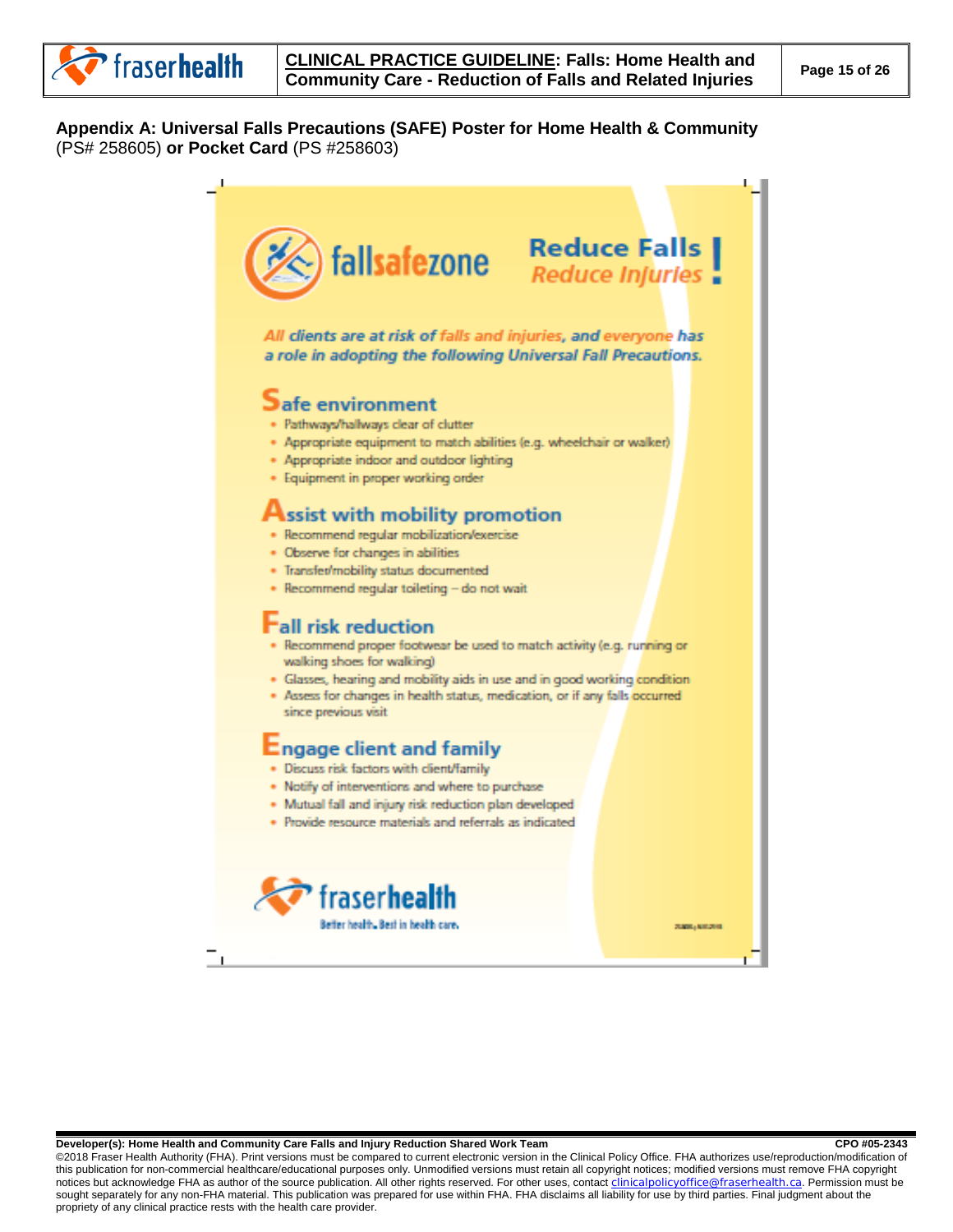### **Appendix B: Ask Clients – 3 Screening Questions Poster** (PS#258606) **or Pocket Card** (PS #258603)



<span id="page-15-0"></span>**Appendix C: Fall and Injury Prevention Pocket Card Home Health and Community Version** (PS #258603)

- **[Front of Pocket Card](http://fhpulse/clinical_resources/clinical_policy_office/Documents/0292/AppC_1.pdf)** Universal Falls Precautions (SAFE) HH & Community
- **[Back of Pocket Card](http://fhpulse/clinical_resources/clinical_policy_office/Documents/0292/AppC_2.pdf)**  Ask Clients 3 Screening Questions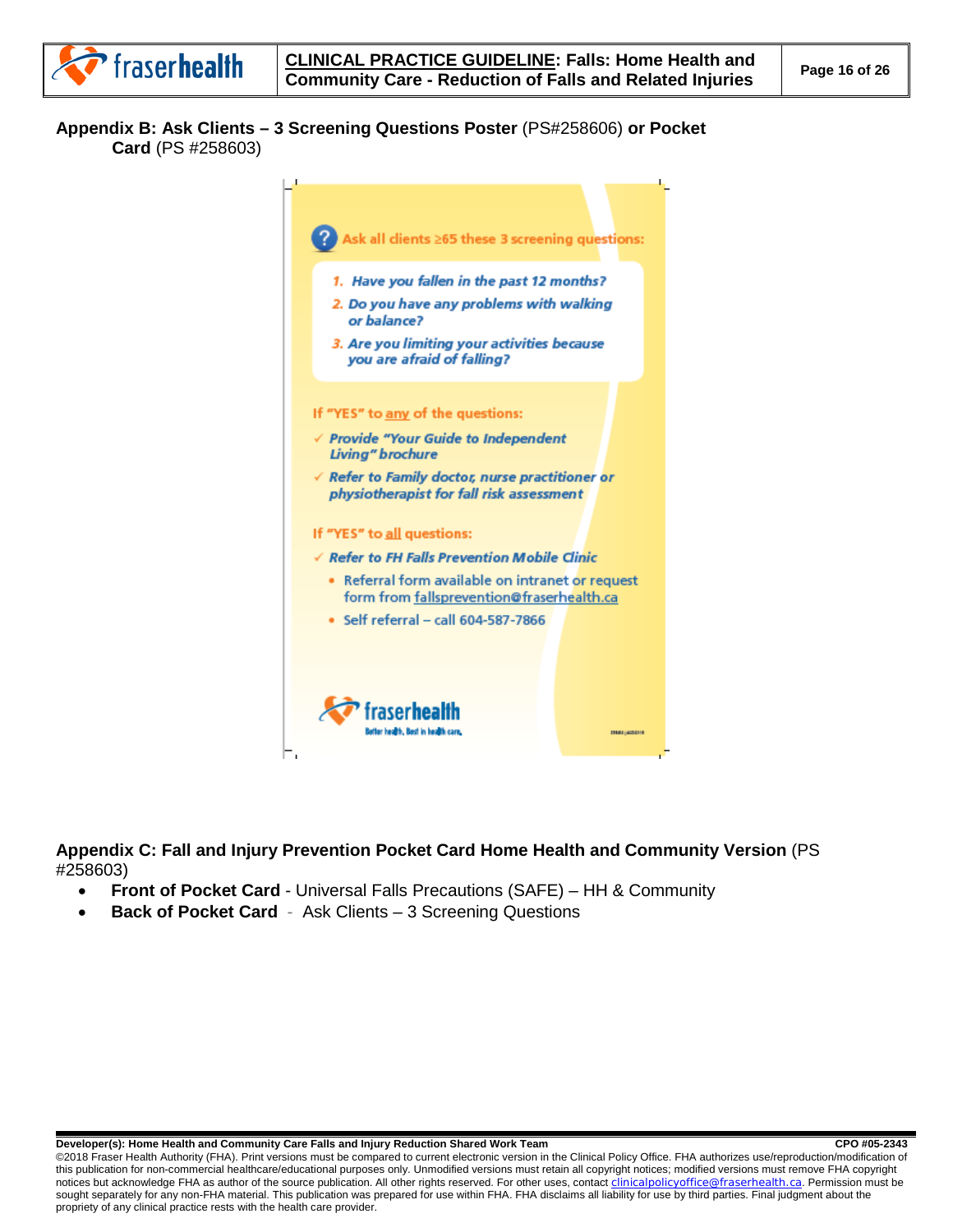

#### <span id="page-16-0"></span>**Appendix D: Overview of Risk Factors for Falls and Fall-related Injuries**

| <b>Biological/Medical</b>                                                                        |
|--------------------------------------------------------------------------------------------------|
| General                                                                                          |
| History of falls and injuries                                                                    |
| Family history of low impact fall-related fractures                                              |
| Acute illness or exacerbation of chronic condition/disease                                       |
| Age                                                                                              |
| Increased risk with age, especially over 75 years of age                                         |
| Frailty - increased score on Clinical Frailty Scale (energy, physical ability, cognition, health |
| status)                                                                                          |
| Sleep disturbance                                                                                |
| <b>Cardiorespiratory System</b>                                                                  |
| Shortness of breath                                                                              |
| Hypoxia                                                                                          |
| Increased work of breathing                                                                      |
| Orthostatic hypotension                                                                          |
| Sudden onset weakness or dizziness due to arrhythmias, or syncope,                               |
| Suspected cardiac-related discomfort                                                             |
| Anemia                                                                                           |
| Peripheral edema                                                                                 |
| Neurological system                                                                              |
| Impaired/altered cognition (e.g. memory impairment, poor safety awareness, impulsivity, lack     |
| of insight, confusion, delirium, inattention, impaired comprehension, impaired thought/language  |
| processing)                                                                                      |
| Sensory impairment (e.g. visual, hearing, tactile, pain, temperature, proprioception, acute or   |
| chronic vertigo, neuropathy)                                                                     |
| Motor impairment (e.g. general weakness, one-sided weakness, decreased range of motion,          |
| impaired coordination, altered reflexes, changes in muscle tone, spasticity)                     |
| Vision impairment                                                                                |
| Hearing impairment                                                                               |
| History of concussions                                                                           |
| Seizure disorder                                                                                 |
| Musculoskeletal system                                                                           |
| Bone disease/deformity                                                                           |
| Motor impairment (weakness, decreased range of motion, inhibition due to pain)                   |
| Gait impairment/walking tolerance                                                                |
| Deconditioning                                                                                   |
| Limb loss                                                                                        |
| Impaired balance (change in center of gravity e.g. edema, ascites, obesity)                      |
| <b>Physical Status</b>                                                                           |
| Malnutrition                                                                                     |
| Underweight or unintentional weight loss                                                         |
| Poor appetite                                                                                    |
| Micronutrient deficiencies                                                                       |
| <b>Gastrointestinal System</b>                                                                   |
| Bowel incontinence, urgency, and frequency                                                       |
| Dehydration                                                                                      |
| <b>Genitourinary system</b>                                                                      |
| Bladder incontinence, urgency, and frequency                                                     |
| Pain (acute/chronic)                                                                             |
| Impaired/altered mobility/stance                                                                 |

**Developer(s): Home Health and Community Care Falls and Injury Reduction Shared Work Team CRO #05-2343**<br>
CPO #05-2343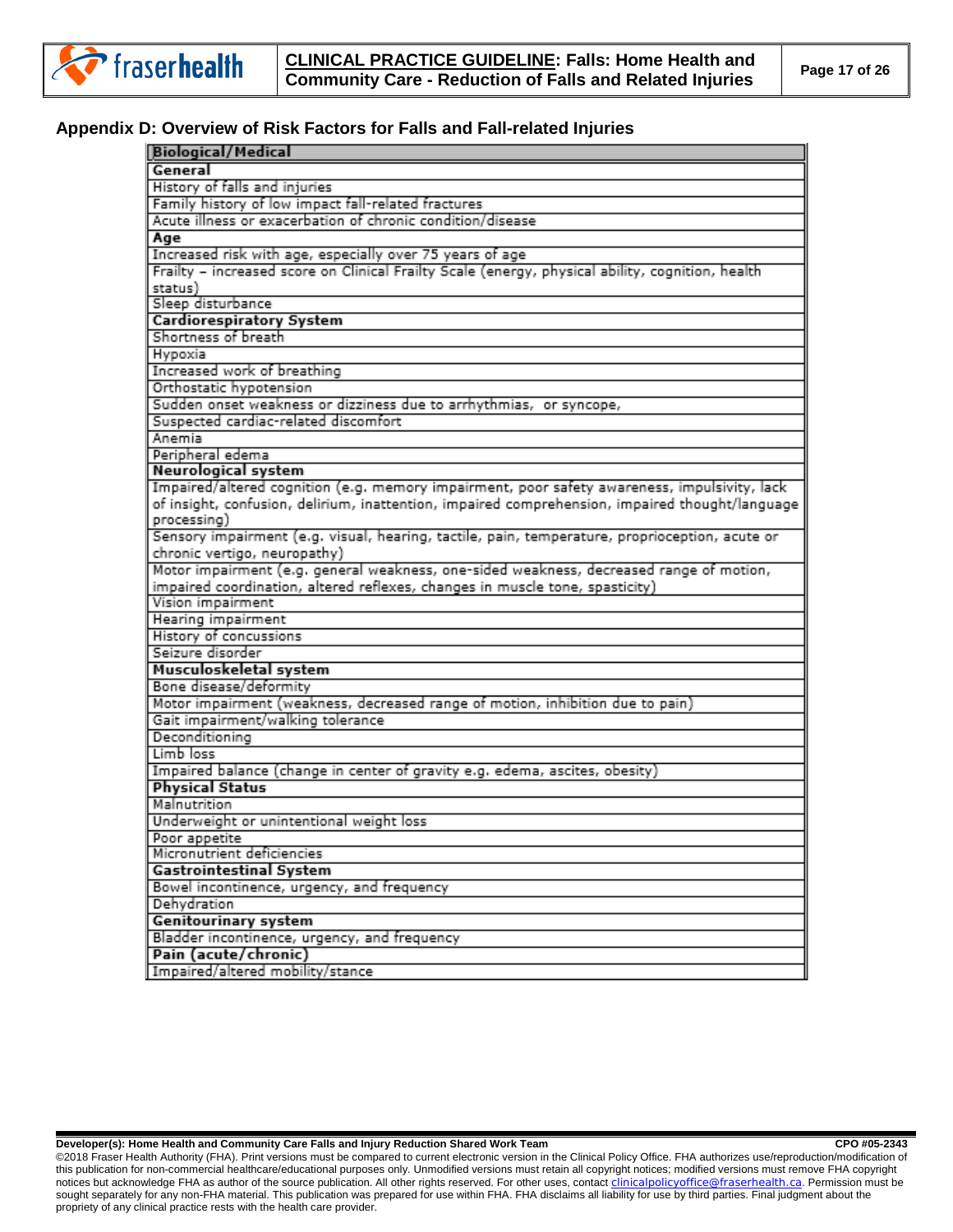

# **Appendix D (cont)**

| Fatigue                                                                                         |
|-------------------------------------------------------------------------------------------------|
| Anxiety                                                                                         |
| Agitation                                                                                       |
| Delirium                                                                                        |
| Psychological                                                                                   |
| Fear of falling                                                                                 |
| Anxiety/depression                                                                              |
| Hallucinations/delusions/illusions                                                              |
| Inattention                                                                                     |
| Agitation and restlessness                                                                      |
| Substance misuse (illicit, recreational or prescription drugs, alcohol)                         |
| <b>Medication use</b>                                                                           |
| Type/dosage/adverse effects/withdrawal (including anesthetics)                                  |
| Anticoagulant/antiplatelet medication                                                           |
| Environmental                                                                                   |
| Unsafe physical environment (e.g. clutter, wet floors, uneven flooring, scatter rugs, cords,    |
| slippery surfaces, lack of safety equipment, locked doors)                                      |
| Missing or inadeguate stair rails, safety rails, grab bars                                      |
| Poor lighting, limited access to light switches                                                 |
| Heavy doors                                                                                     |
| Inappropriate bed /chair height                                                                 |
| Inappropriate bed/ chair location                                                               |
| Inappropriate or misuse of mobility/transfer aids (e.g. wrong size or type, poor technique)     |
| Noisy and unfamiliar surroundings                                                               |
| Mobilizing with or near medical and non-medical equipment that can cause tripping, slipping, or |
| entanglement                                                                                    |
| Inappropriate or ill-fitting prosthetics/orthotics/splints/casts/braces                         |
| Mobility aids/vision aids /personal items out of reach                                          |
| Slippery bed surfaces and linen products                                                        |
| Lack of visual contrast to highlight hazards such as stair edges, furniture, etc.               |
| Inappropriate or ill-fitting footwear or clothing                                               |
| Broken equipment (e.g. brakes, over bed tables, alarms)                                         |
| <b>Behavioral</b>                                                                               |
| Poor safety awareness (e.g. lack of insight/ judgment/ rushing client and/or family/ caregiver) |
| Over estimation of mobility and functional abilities                                            |
| Sedentary lifestyle                                                                             |
| Refuse use or inappropriate use of interventions (e.g. footwear, mobility aids)                 |
| Fear of falling that results in self-limiting of activity                                       |
| Risk taking behavior (client/ family/ care giver)                                               |
| Being cared for by family/caregivers that are suffering from exhaustion/fatigue/ drowsiness,    |
| under the influence of sedating medications/illicit drugs/alcohol, or influenced by any         |
| medical/mobility impairment                                                                     |
| <b>Communication (includes both sender and receiver)</b>                                        |
| Communication barrier (e.g. language, aphasia)                                                  |
| Literacy level                                                                                  |
| Speech, vision, hearing impairment                                                              |
|                                                                                                 |

**Developer(s): Home Health and Community Care Falls and Injury Reduction Shared Work Team CPO #05-2343**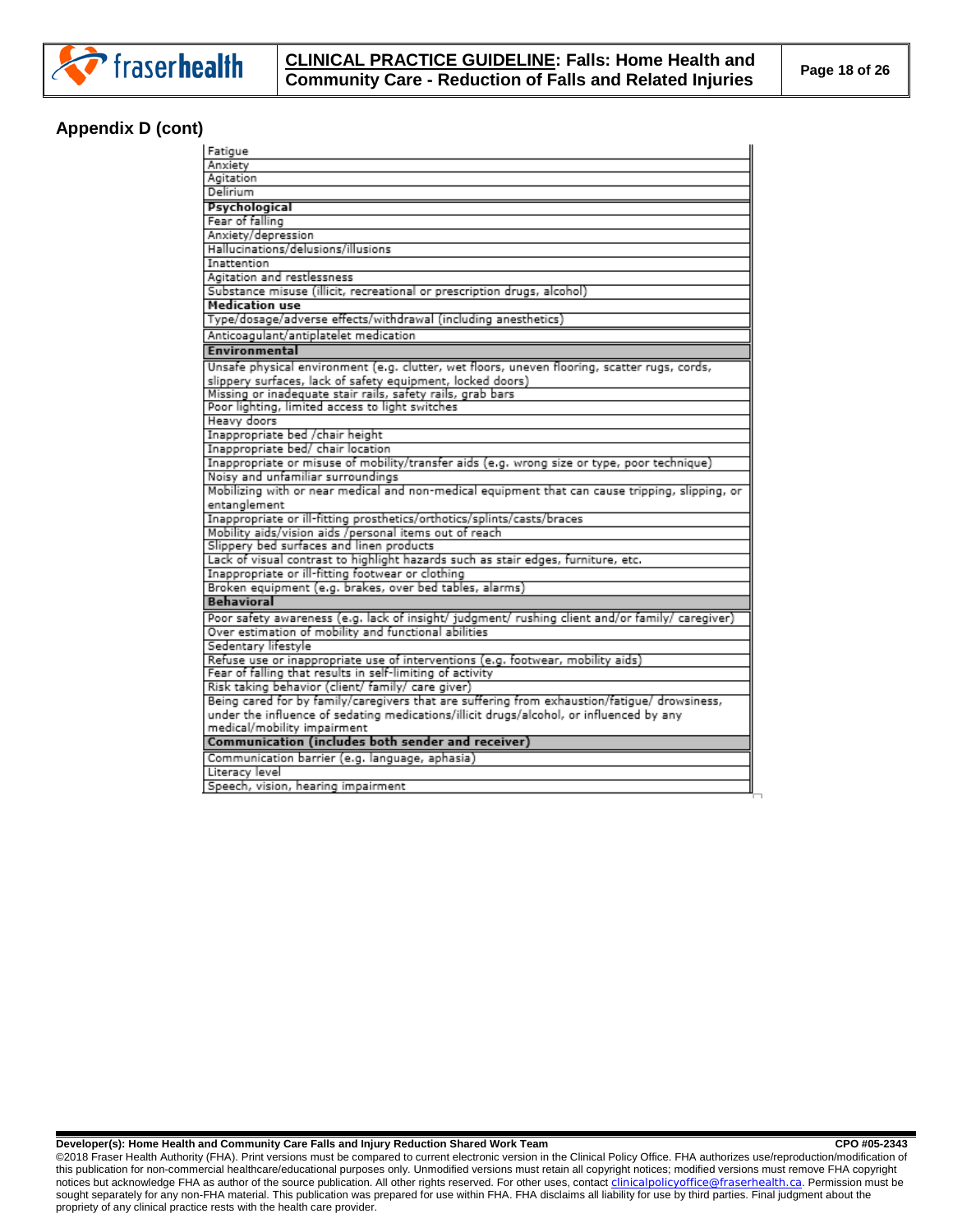

# **Appendix E: Application of CPG within professional scope - Home & Community**

| Appendix E: Application of CPG within professional scope in context of home and community practice |                               |                               |                    |                   |                  |                                    |                                                                           |
|----------------------------------------------------------------------------------------------------|-------------------------------|-------------------------------|--------------------|-------------------|------------------|------------------------------------|---------------------------------------------------------------------------|
|                                                                                                    | <b>Hurze</b> (HH<br>and DPOA) | <b>DAR HH) THYDE</b><br>DPOA) | <b>Secial unrk</b> | <b>Phormocirt</b> | <b>Distition</b> | Home<br>ruppart LPH<br>ruporvirur? | Unregulated care praviders<br>(CHW, RA, Recreation<br>Pragrammer/Warkerz) |
| Universal Falls Precentions                                                                        | ↙                             | v                             | v                  | v                 | v                | ↙                                  | v                                                                         |
| Quick Arressment                                                                                   |                               |                               |                    |                   |                  |                                    |                                                                           |
| Mobility Algorithms                                                                                | ℯ                             | ₽                             | ₽                  | v                 | ٠                | ₽                                  | ✔                                                                         |
| <b>Cagnition level</b>                                                                             | ı                             | v                             | v                  | v                 | v                | ℯ                                  | v                                                                         |
| Environment                                                                                        | ℯ                             | v                             | v                  | v                 | v                | ↙                                  | ₽                                                                         |
| Communication barrier                                                                              | z                             | v                             | v                  | v                 | v                | v                                  | v                                                                         |
| Detailed Arrerrment                                                                                |                               |                               |                    |                   |                  |                                    |                                                                           |
| Mability                                                                                           | ↙                             | ✔                             |                    |                   |                  |                                    |                                                                           |
| Falls history                                                                                      | ↙                             | ℯ                             | ℯ                  | v                 | v                | ↙                                  |                                                                           |
| <b>Cognition level</b>                                                                             | v                             | v                             | v                  | v                 | v                | v                                  |                                                                           |
| <b>Banohoalth/fracturor</b>                                                                        | z                             | v                             |                    | v                 | v                |                                    |                                                                           |
| Medication profilef changer                                                                        | z                             |                               |                    | v                 | v                |                                    |                                                                           |
| Environment                                                                                        | z                             | v                             | v                  |                   |                  | ℯ                                  |                                                                           |
| Communication barriers                                                                             | é                             | v                             | v                  | v                 | v                | v                                  |                                                                           |
| Camplex care needs: Equipment and<br>Safe Client Handling                                          | z                             | v                             |                    |                   |                  | v                                  |                                                                           |
| Parrible Recommendations                                                                           |                               |                               |                    |                   |                  |                                    |                                                                           |
| Phyrician virit/fallou-up                                                                          | ╭                             | ╭                             | ╭                  | ╭                 | ╭                |                                    |                                                                           |
| Nan-zkid Faatweer/Welkingzhaez                                                                     | ╱                             | ╭                             | ╱                  | ∕                 |                  | ╭                                  |                                                                           |
| Mability aidr                                                                                      | ╭                             | ╭                             |                    |                   |                  |                                    |                                                                           |
| SAIL or other Home activity programs                                                               | ╭                             | ╭                             |                    |                   |                  |                                    |                                                                           |
| Safoty oquipmont (o.q. Lifolino,<br>bathroom barr)                                                 | ╭                             | ╭                             |                    |                   |                  |                                    |                                                                           |
| Harm roduction : Hip protoctors,<br>holmotr, bod ar uhoolchair                                     | ╭                             | ╭                             |                    |                   |                  |                                    |                                                                           |
| <b>Referralr</b>                                                                                   |                               |                               |                    |                   |                  |                                    |                                                                           |
| Mabile Falls Clinic                                                                                | ╭                             | ╭                             | ╭                  | ╭                 | ╭                |                                    |                                                                           |
| Virianscreening                                                                                    | ╭                             | ╭                             | ╭                  | ╭                 |                  |                                    |                                                                           |
| Specialized Seniars Clinic                                                                         | ╭                             | ╭                             | ╭                  | ╭                 | ╭                |                                    |                                                                           |
| Other Frarer Health Clinicr                                                                        | ╭                             | ╭                             | ╭                  | ╭                 | ╭                |                                    |                                                                           |
| Hame Health Phyriatherapy                                                                          | ╭                             | ╭                             | ╭                  |                   | ╭                |                                    |                                                                           |
| Hame Health Occupational Therapy                                                                   | ╭                             | ╭                             | ╭                  |                   | ╭                |                                    |                                                                           |
| Hame Health Nurzing                                                                                | ╭                             | ╭                             | ╭                  |                   | ╭                |                                    |                                                                           |
| Hame Health Dietitian                                                                              | ╭                             | ╭                             | ╭                  | ╭                 | ◢                | ╭                                  |                                                                           |
| Hame Health COP/CM                                                                                 | ╭                             | ╭                             | ╭                  |                   | ╭                |                                    |                                                                           |
| Frazer Health pragrams accessed thraugh CCP/CH anly - cast associated **                           |                               |                               |                    |                   |                  |                                    |                                                                           |
| "Hame Suppart-Langterm and rhart<br>term                                                           | ╭                             | ╭                             | ╭                  |                   |                  |                                    |                                                                           |
| "DPOA                                                                                              | ╭                             | ╭                             | ╭                  |                   |                  |                                    |                                                                           |
| "Arristed Living                                                                                   | ╭                             | ╭                             | ╭                  |                   |                  |                                    |                                                                           |

**Developer(s): Home Health and Community Care Falls and Injury Reduction Shared Work Team CRO #05-2343**<br>
CPO #05-2343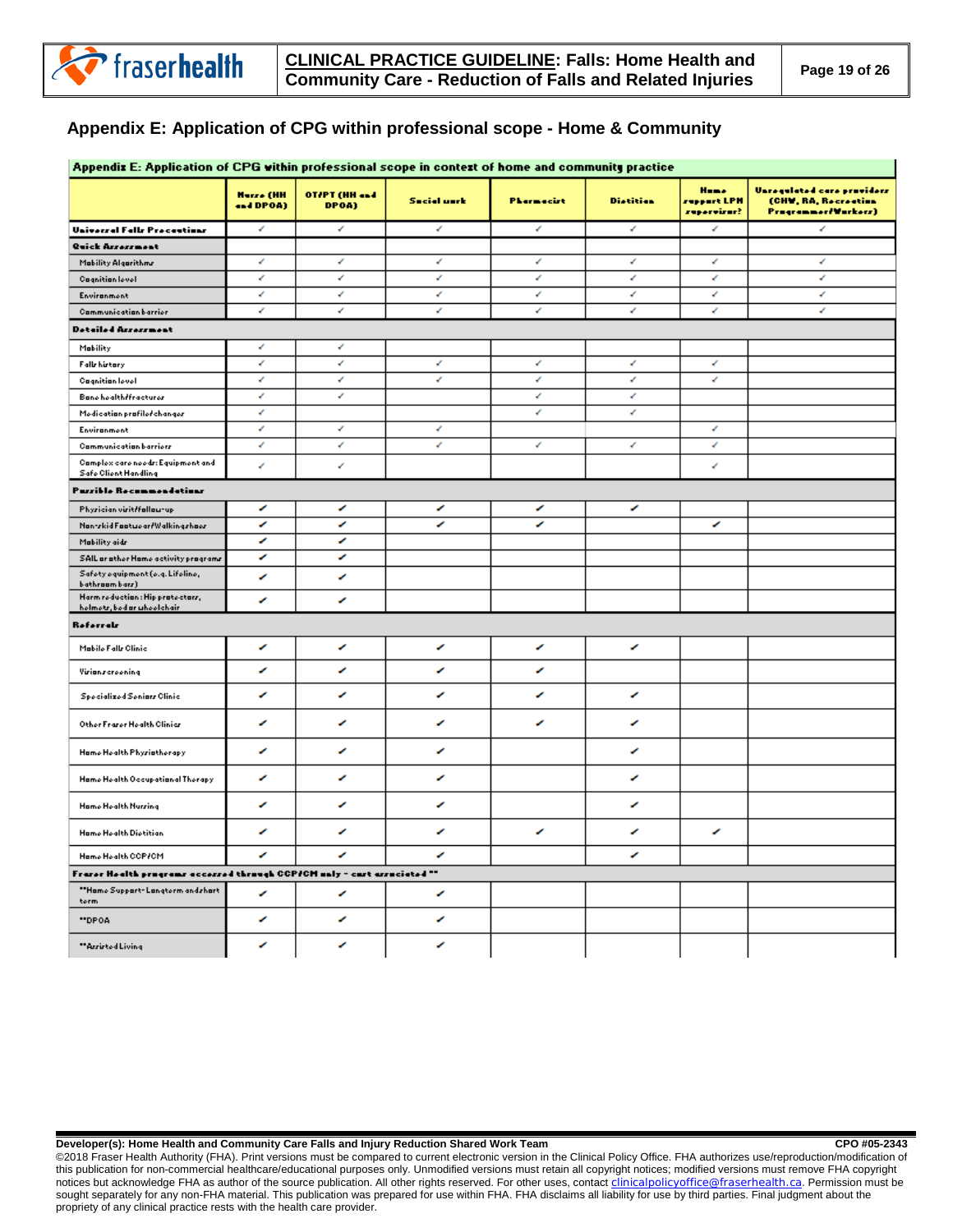

# **Appendix E continued**

| Appendix E: Application of CPG within professional scope in context of home and community practice |                               |                        |                    |                   |                  |                                           |                                                                           |  |
|----------------------------------------------------------------------------------------------------|-------------------------------|------------------------|--------------------|-------------------|------------------|-------------------------------------------|---------------------------------------------------------------------------|--|
|                                                                                                    | <b>Hurze</b> (HH<br>and DPOA) | OT/PT (HH and<br>DPOA) | <b>Secial unrk</b> | <b>Phormocirt</b> | <b>Distition</b> | <b>Home</b><br>ressert LPH<br>reporvirur? | Unregulated care praviders<br>(CHW, RA, Recreation<br>Programmer/Workerz) |  |
| Frazer Health community partnerships - cust associated **                                          |                               |                        |                    |                   |                  |                                           |                                                                           |  |
| "Got Up & Ga! oxorciro clarror"                                                                    | ◢                             | ◢                      | ◢                  |                   |                  |                                           |                                                                           |  |
| "TIME pragram                                                                                      |                               | ╭                      |                    |                   |                  |                                           |                                                                           |  |
| Linksgar ta:                                                                                       |                               |                        |                    |                   |                  |                                           |                                                                           |  |
| Primary Caro (GP or Nurzo practitioner)                                                            | ◢                             | ╭                      | ╭                  | ╭                 | ╭                |                                           |                                                                           |  |
| External programs - cart associated                                                                |                               |                        |                    |                   |                  |                                           |                                                                           |  |
| "Cammunity Exercise Pragrams                                                                       | ◢                             | ◢                      |                    |                   |                  |                                           |                                                                           |  |
| "Equipment praviders and funders                                                                   | ◢                             | ╭                      |                    |                   |                  |                                           |                                                                           |  |
| "Private Phyristherapy/ Occupational                                                               | ╭                             | ╭                      | ◢                  |                   |                  |                                           |                                                                           |  |

#### **Developer(s): Home Health and Community Care Falls and Injury Reduction Shared Work Team CPO #05-2343**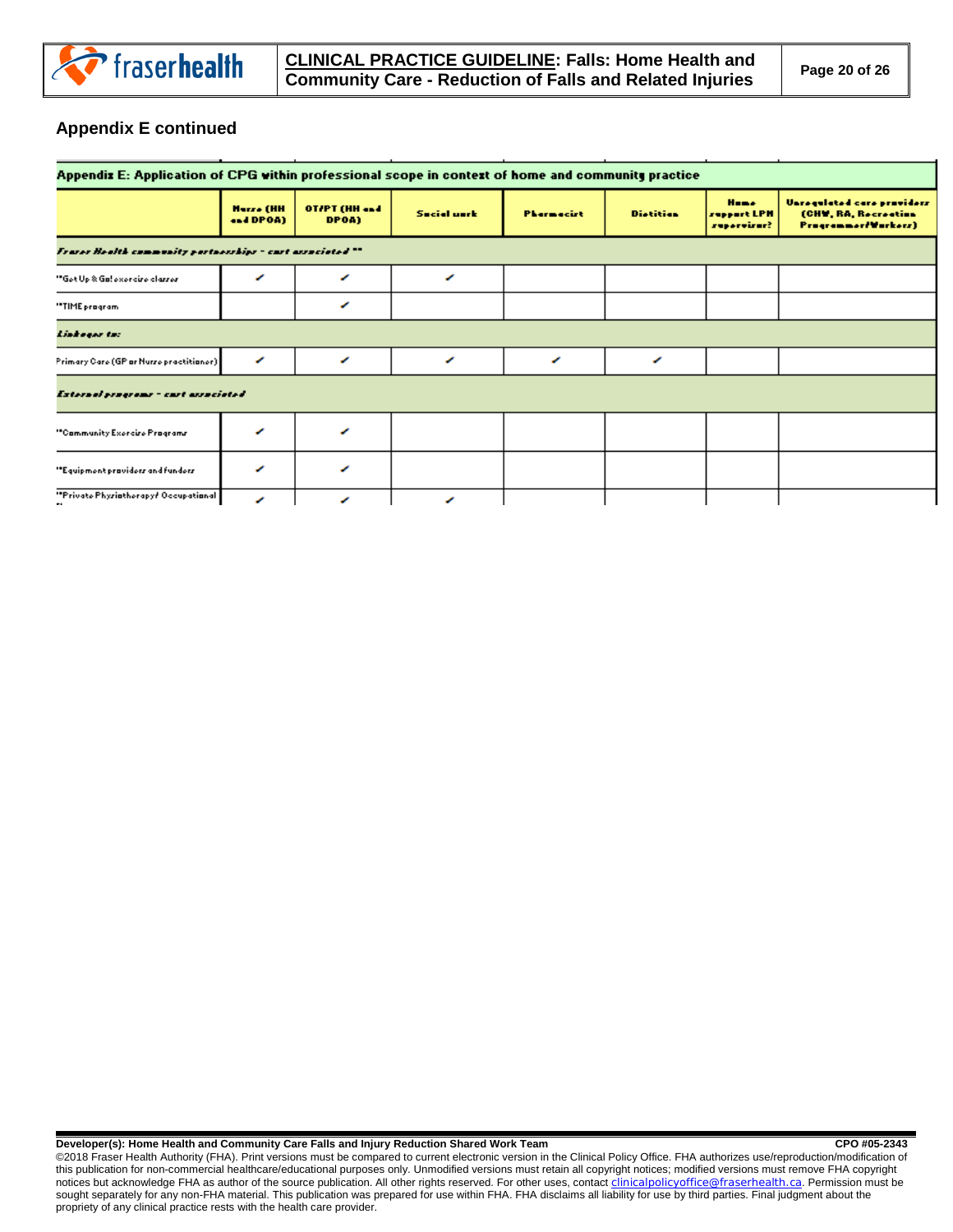# <span id="page-20-0"></span>**Appendix F: Falls & Injury Risks and Interventions – Home and Community**

| <b>Risk Reduction Interventions</b><br>All recommendations are offered to client/family<br>in collaboration.<br>Identify risk factors to client and family and provide<br>information on activity, environmental safety, vision, |
|----------------------------------------------------------------------------------------------------------------------------------------------------------------------------------------------------------------------------------|
|                                                                                                                                                                                                                                  |
|                                                                                                                                                                                                                                  |
|                                                                                                                                                                                                                                  |
|                                                                                                                                                                                                                                  |
| and medications within scope of practice.                                                                                                                                                                                        |
| Communicate with primary care team (GP/NP and<br>Interprofessional team)                                                                                                                                                         |
| Encourage use of protective equipment (hip /head                                                                                                                                                                                 |
| protectors)                                                                                                                                                                                                                      |
| Refer for evaluation for specific risk reduction<br>interventions:<br>OT/PT/Pharmacy/Dietitian/Optometrist                                                                                                                       |
| <b>Falls Prevention Mobile Clinic</b><br><b>Specialized Seniors Clinic</b>                                                                                                                                                       |
|                                                                                                                                                                                                                                  |
| <b>Engage Translation services</b>                                                                                                                                                                                               |
|                                                                                                                                                                                                                                  |
| Refer for eye exam- Optometrist or GP/NP<br>Identify Low vision resources through Shop CNIB                                                                                                                                      |
| <b>Refer for risk reduction interventions:</b><br>• OT/PT for mobility in environment<br>· Vision Loss Rehabilitation Canada                                                                                                     |
|                                                                                                                                                                                                                                  |
| Refer to Pharmacist, Physician or NP for                                                                                                                                                                                         |
| <b>Medication review</b>                                                                                                                                                                                                         |
| Collaborate with interprofessional team re<br>impact of medications on function                                                                                                                                                  |
| Refer to Nursing for medication management                                                                                                                                                                                       |
|                                                                                                                                                                                                                                  |
|                                                                                                                                                                                                                                  |
| Recommend self management resources                                                                                                                                                                                              |
| Recommend Carefit/ Get up & Go! classes/ or                                                                                                                                                                                      |
| other community based programs<br>Recommend SAIL HAPs or activity plan for home                                                                                                                                                  |
|                                                                                                                                                                                                                                  |

**Developer(s): Home Health and Community Care Falls and Injury Reduction Shared Work Team CPO #05-2343**<br>
CPO #05-2343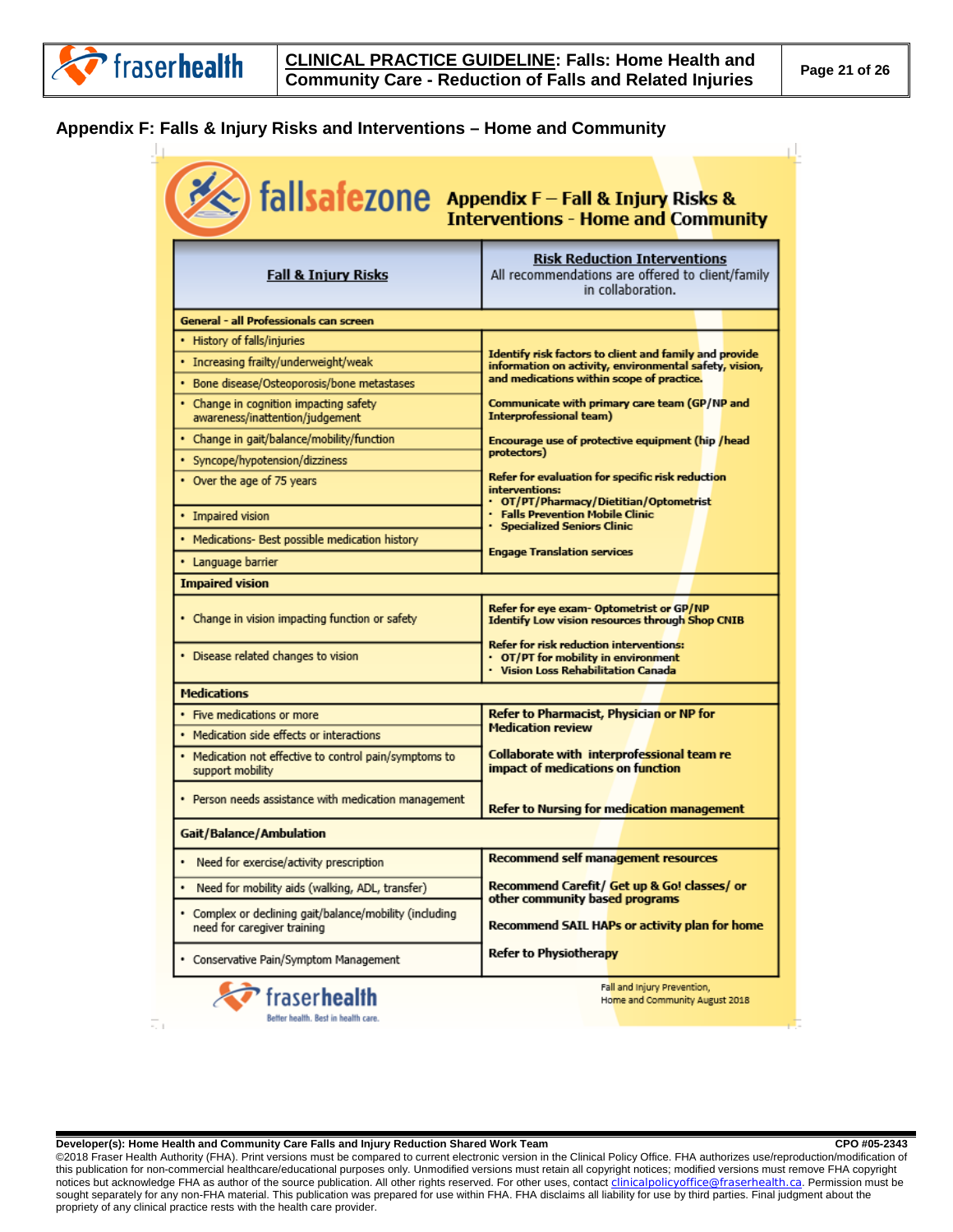

# **Appendix F (cont.)**

| $\leqslant$ ) fallsafezone                                             | Appendix F - Fall & Injury Risks &<br><b>Interventions - Home and Community</b>                                                                                            |
|------------------------------------------------------------------------|----------------------------------------------------------------------------------------------------------------------------------------------------------------------------|
| <b>Fall &amp; Injury Risks</b>                                         | <b>Risk Reduction Interventions</b><br>Offered to client/family in collaboration.                                                                                          |
| <b>Functional Status- ADL, IADL</b>                                    |                                                                                                                                                                            |
| • Complex or declining activities of daily living                      |                                                                                                                                                                            |
| • Need for mobility aids (walking, ADL, transfer)                      | Recommend self management resources                                                                                                                                        |
| • Complex Care which needs with safe dient handling<br>recommendation  | <b>Recommend Equipment resources</b>                                                                                                                                       |
| Significant or complex environmental modification to home<br>required  | <b>Refer to OT</b>                                                                                                                                                         |
| <b>Nutrition</b>                                                       |                                                                                                                                                                            |
| • Poor/limited intake (food or fluids)                                 |                                                                                                                                                                            |
| • Bone disease/inadequate calcium, vitamin D intake                    | Refer to Dietitian for medical nutrition therapy<br>and development of nutrition care plan                                                                                 |
| · Frail/underweight or unintentional weight loss                       |                                                                                                                                                                            |
| • Low vitamin B12 status                                               |                                                                                                                                                                            |
| Continence                                                             |                                                                                                                                                                            |
| * Urinary/bowel frequency, urgency, incontinence                       | <b>Encourage regular toileting (Q1-2hrs)</b>                                                                                                                               |
| • Nocturia                                                             | Avoid rushing or use toilet alternatives such as                                                                                                                           |
| • Unable to safely access toilet                                       | commode or urinal<br>Refer for medical/continence management (GP,<br>NP, or specialist Nurse/PT)                                                                           |
| <b>Social Determinants of Health</b>                                   |                                                                                                                                                                            |
| Finances or housing situation impacts falls risks and<br>interventions | Refer to Social Work to:<br>. Assess alternative housing options<br>Provide information/support in connecting<br>with government programs/grants or<br>community resources |
| Interrelated Risks that require interprofessional collaboration        |                                                                                                                                                                            |
| Anticoagulants                                                         | Create interprofessional care plan                                                                                                                                         |
| * Seizures                                                             | Reinforce importance of harm reduction                                                                                                                                     |
| * Impact of Depression, Delirium, & Dementia (3D's)                    | including<br>• Protective equipment:                                                                                                                                       |
| * Safety awareness/risk taking behaviour/judgement                     | (e.g. hip protectors, head protector padded<br>helmet, bed & wheelchair alarms)<br><b>Proactive care</b>                                                                   |
| * Complex mobility plus impaired cognition                             |                                                                                                                                                                            |
| * Complex safe client handling/mobility support                        | Include external supports in care planning<br>(Geripsych, Mental Health, Palliative Care,<br><b>Workplace Health)</b>                                                      |
| fraser <b>health</b><br>Better health. Best in health care.            | Fall and Injury Prevention,<br>Home and community August 2018                                                                                                              |

**Developer(s): Home Health and Community Care Falls and Injury Reduction Shared Work Team CPO #05-2343**<br>
CPO #05-2343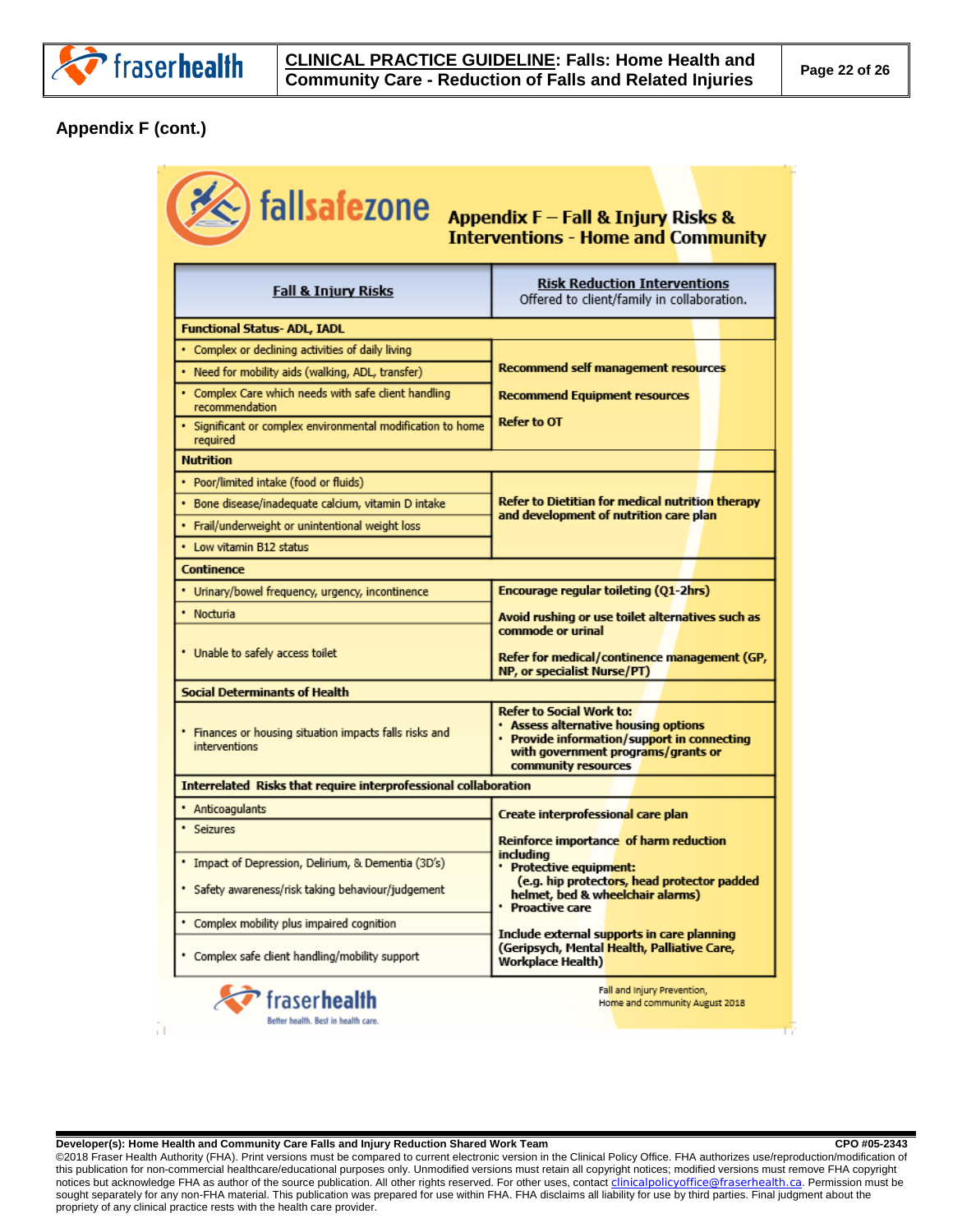#### <span id="page-22-0"></span>**Appendix G: Post - fall assessment and management algorithm – Home & Community**

| fraserhealth 2002.                                            | Appendix F: Post-Fall Assessment and Management<br>Algorithm-Home and Community                                                                                                                                                                                                                                                                                                                                                                                                                                                                                                                                                                                                                                                                                                                                                                                                                                                                                                                                                                                                                                                                                                                                  |
|---------------------------------------------------------------|------------------------------------------------------------------------------------------------------------------------------------------------------------------------------------------------------------------------------------------------------------------------------------------------------------------------------------------------------------------------------------------------------------------------------------------------------------------------------------------------------------------------------------------------------------------------------------------------------------------------------------------------------------------------------------------------------------------------------------------------------------------------------------------------------------------------------------------------------------------------------------------------------------------------------------------------------------------------------------------------------------------------------------------------------------------------------------------------------------------------------------------------------------------------------------------------------------------|
|                                                               | <b>DO NOT MOVE THE PERSON</b>                                                                                                                                                                                                                                                                                                                                                                                                                                                                                                                                                                                                                                                                                                                                                                                                                                                                                                                                                                                                                                                                                                                                                                                    |
| ٠<br>while waiting.<br>· level of consciousness.              | Screen for injury and call for assistance. Assess the following within scope:<br>If unconscious: Call 911 and assess airway, breathing, circulation, and level of consciousness until EMS arrives.<br>If conscious but injured: Assess need for urgent medical assistance and transfer to higher level of care, call 911 as applicable. If<br>minor injury, client or family may opt to contact/follow up with their GP/NP. Support person and family to be comfortable and calm<br>· new neck or back pain, new obvious spinal deformity<br>- new weakness, numbness, tingling or deformities in extremities<br>· soft tissue injuries e.g. lacerations<br>· If conscious with no obvious injuries: Call for caregiver/family to assist/coach person through transfer off floor or assist from floor<br>using appropriate methods as per FH Safe Client Handling Policy. Recommend follow up with GP or NP.                                                                                                                                                                                                                                                                                                     |
|                                                               | Ensure the person's/family's wishes are respected<br>Be aware of any medical orders in place (No CPR and/or MOST form)<br>* If medical treatment is not indicated or the person declines transfer to higher level of care, ensure that client is safe and comfortable<br>and contact the GP/NP for direction or medical assessment.<br>If medical treatment is indicated and aligns with level of intervention (MOST) such as possible limb fracture, hip or pelvic fracture or<br>spinal injury/unconscious, call 911 and transfer to higher level of care                                                                                                                                                                                                                                                                                                                                                                                                                                                                                                                                                                                                                                                      |
| ٠<br>٠                                                        | Follow up instructions for person and caregivers<br>Falls and hits head or unwitnessed fall:<br>Observe for changes from baseline every hour for 2 hours for 12 hours and, if no new deficit, then occasionally for 48hrs including<br>Delirium Concussion/Subdural Haematoma - level of consciousness, change of speech, dizziness, headache, amnesia, vomiting<br>Musculoskeletal injury - change in pain, stiffness, walking, or balance<br>Falls and does not hit head or witnessed fall:<br>Observe for changes from baseline hourly for 2 hours for and, if no new deficit, then occasional checks for 24 hours.<br>Observe for same changes as above<br>Falls with person who is coagulopathic [On anticoagulants, anti-platelet therapy and with a known coagulopathy (disorder where<br>blood is too slow to clot)]. Current alcohol misus e is considered coagulapathy.<br>Observe for changes from baseline every 2 hours for 12 hours and, if no new deficits, then occasional checks for 24 hours<br>Include above changes plus marked bruising or swelling or any lacerations that do not stop bleeding.<br>· Family should be encouraged to inform the GP/NP and follow directions for follow up. |
| Follow up and debrief<br>Notify:<br><b>Debrief</b>            | Family if not present during encounter<br>Other team members involved in care. Complete Post-Fall Safety Huddle with team to review what led to fall, person's<br>status, reasses risks, and change interventions as needed. .<br>GP/NP as appropriate (person may follow up independently)<br>Do cum ent as sessment, interventions, and follow-up as per Fraser Health documentation policies.<br>Discuss event with team leader/supervisor<br>Arrange for critical incident debriefing if needed.                                                                                                                                                                                                                                                                                                                                                                                                                                                                                                                                                                                                                                                                                                             |
| Post fall management algorithm (Home and Community ) 20180509 | ı                                                                                                                                                                                                                                                                                                                                                                                                                                                                                                                                                                                                                                                                                                                                                                                                                                                                                                                                                                                                                                                                                                                                                                                                                |

**Developer(s): Home Health and Community Care Falls and Injury Reduction Shared Work Team CPO #05-2343**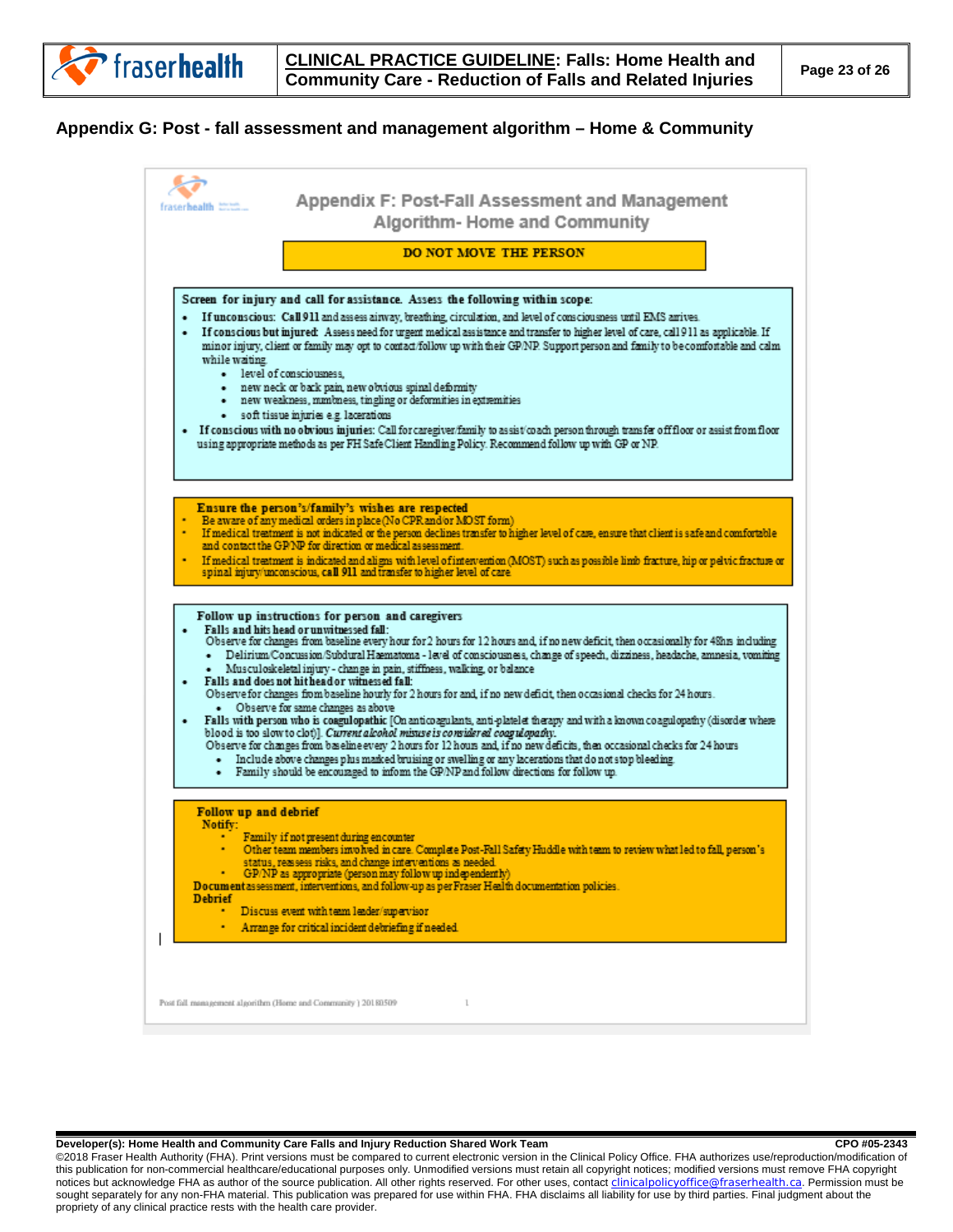

#### <span id="page-23-0"></span>**Appendix H: Post – Fall Safety Huddle – Home & Community**



Post fall Safety huddle FINAL 20180518 FH Falls & Injury Reduction Program

 $-1-$ 

Developer(s): Home Health and Community Care Falls and Injury Reduction Shared Work Team **COM 195-2343** CPO #05-2343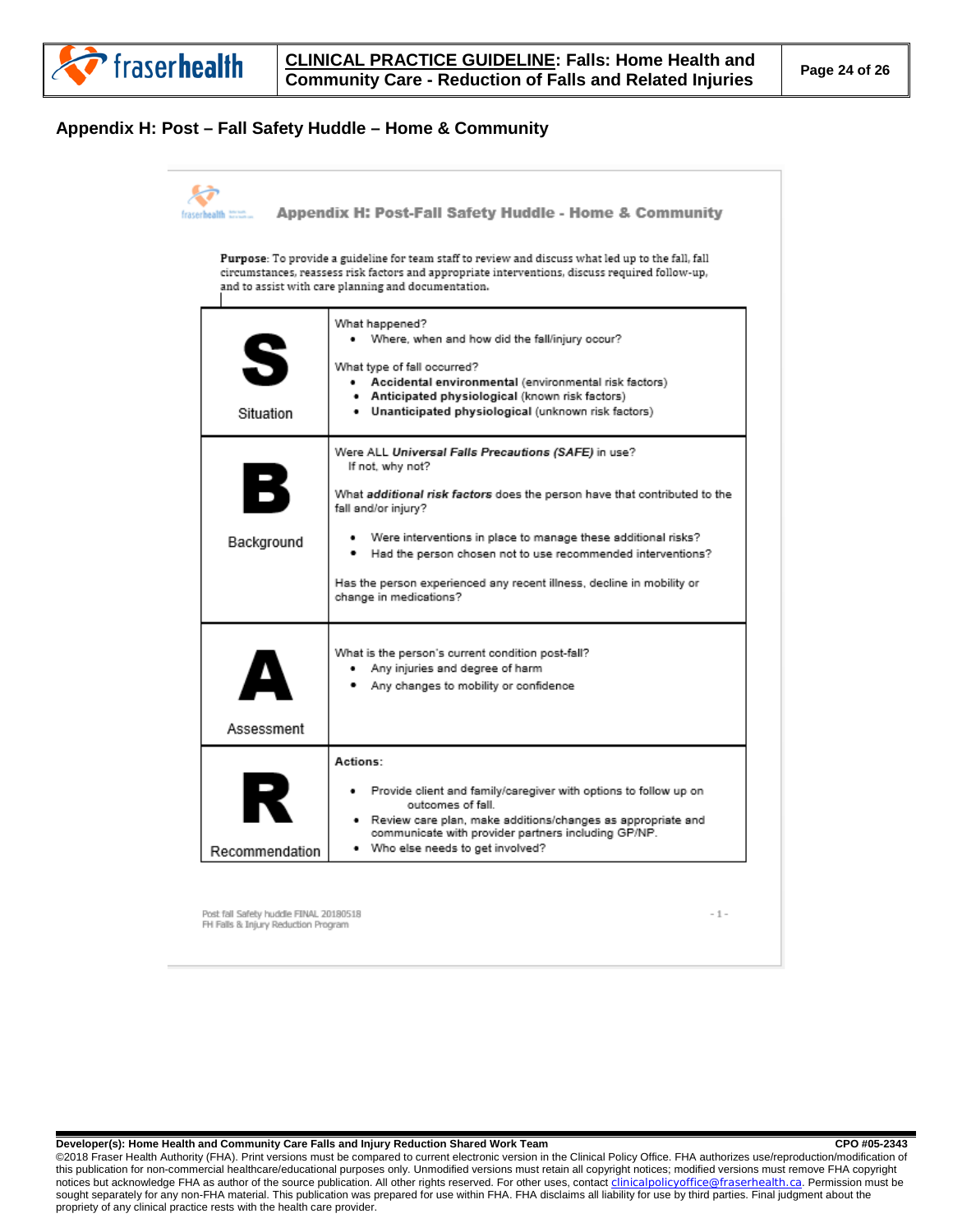#### <span id="page-24-0"></span>**Appendix I: Process: Addressing falls risk and mobility concerns with DPOA clients**

| fraser health | <b>CLINICAL PRACTICE GUIDELINE: Falls: Home Health and</b><br>Community Care - Reduction of Falls and Related Injuries |                  |             |             |  |  |
|---------------|------------------------------------------------------------------------------------------------------------------------|------------------|-------------|-------------|--|--|
|               | <b>THORTZATION</b><br>Regional Falls Shared<br>Working Team                                                            | <b>APPROVED:</b> | AUGUST 2018 | Page 1 of 1 |  |  |

Appendix I: Process: Addressing Falls Risk or Mobility Concern with Day Program for Older Adult (DPOA) Clients

This process is for DPOA clients who have mobility concerns or increased falls risk. The process can be initiated upon intake or when mobility concerns are identified by any DPOA staff member. Supporting safe mobility while in DPOA involves collaborative planning between Home Health and DPOA. The responsibility for determining safe mobility methods rests with Home Health and ongoing screening of safe mobility rests with DPOA professional staff (RN, LPN, OT, PI)

If mobility or increased falls risk is identified as a concern, it is reported to the DPOA nurse or program coordinator who may:

- Conduct a mobility screen using Mobility Algorithms (Standing or Ambulation)
- Make a referral to DPOA PT if attached
- Contact Physician or Nurse Practitioner to request assessment of falls risk including medical status or medications
- Contact Case Manager/CCP and request reassessment and/or referral to HH OT or PT

A Mobility assessment is conducted by HH OT or PT in DPOA and /or home depending on client need in consultation with appropriate team members (Family, DPOA staff, Home Support, etc.)

Mobility or falls risk reduction recommendations and any follow up reporting or feedback requests are communicated using the following steps:

- For Owned and Operated DPOA sites: PARIS Case Note is completed and notification is sent to the CCP/CM, nurse, or the DPOA coordinator.
- For contracted DPOA sites: Progress Note is completed and notification is sent to the CCP/CM, nurse, or the DPOA coordinator.
- Case note includes client/family declining recommendations and agreement for safe care.
- New findings and any request for feedback are discussed with DPOA team at daily report
- Recommendations to support mobility are included in DPOA care plan, daily attendance sheet or Kardex

For any issues, or if DPOA staff notes any changes to the clients condition affecting mobility and falls risk, the staff contact the DPOA coordinator and the process re-starts.

Falls: Home Health and Community Care share work team August, 2018

#### Developer(s): Home Health and Community Care Falls and Injury Reduction Shared Work Team **COM 195-2343** CPO #05-2343